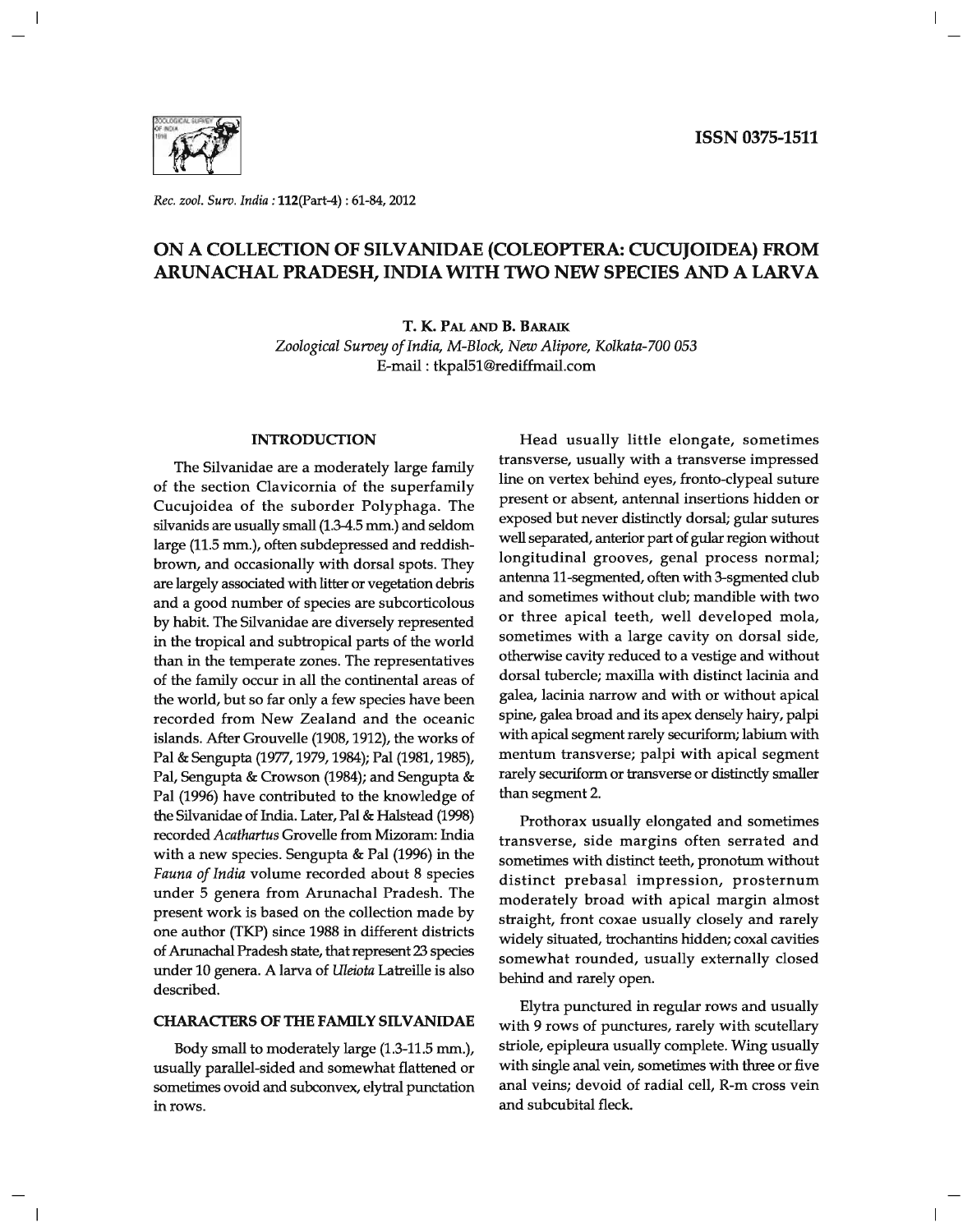*Rec. zool. Surv. India* 

## Subfamily PSAMMOECINAE

- *16. Psammoecus harmandi* Grouvelle
- *17. Psammoecus trilochana* Pal
- *lB. Psammoecus simoni* Grouvelle
- *19. Psammoecus trimaculatus* Motschulsky

## Subfamily CRYPTAMORPHINAE

*20. Cryptamorpha foveicollis* n. sp.

## Subfamily ULEIOTINAE

*21. Uleiota spinicollis* (Gory)

- *22. Uleiota alticola* Pal, Sengupta & Crowson
- *23. Uleiota puberula* (Reitter)

## **SYSTEMATIC ACCOUNT**

## Family SILVANIDAE

Subfamily SILVANINAE

Genus *Silvanus* Latreille

*1804. Silvanus* Latreille, *Histoire Naturelle, generale* et *particuliere, des crustaces et des insects,* 11: 158 [Typespecies: *Ips unidentata* Olivier].

*Diagnosis:* Head devoid of fronto-clypeal suture, eyes moderately large and coarsely facetted, temple often flattened beneath eye, transverse impressed line on vertex behind eyes, 11-segmented antenna with 3-segmented club, antennal insertions hidden under projection of frons, mandible with 3 apical teeth, apical segments of maxillary and labial palpi fusiform; prothorax usually elongate, side margins finely serrated, front coxal cavities closed and prosternal process broad at apex; mesocoxae narrowly separated; wing with single aral vein; each elytron with 9 rows of strial punctures, tarsi of legs simple; intercoxal process of first abdominal ventrite broad and its apical margin broadly pointed, femoral lines closed.

#### *1. Silvanus lewisi* Reitter

- *1876. Silvanus lewisi* Reitter, *Col. Hefte,* 15: 76.
- *1973. Silvanus lewisi:* Halstead, *Bull. Br. Mus. Nat. Hist. (Ent.),* **29** (2): 52.
- *1977. Silvanus lewisi:* Pal & Sengupta, *Oriental Ins.,* 11 (2): 272.

*Diagnosis* : Yellowish- to reddish-brown and covered with short pubescence; eyes about half as

Mesocoxae often closely situated, sternal fitting between mesocoxae usually in a straight line and sometimes with a narrow projection from metasternum, mesocoxal cavities broadly opened outwardly; hind coxae transverse and moderately widely separated; metendosternite often reduced and without lateral plates, sometimes well developed with anterior tendons.

Legs moderately long, trochanters short and simple, femora swollen towards middle, tibiae slightly broadened at apex and usually with two spurs, tarsal formula 5-5-5 in both sexes, tarsal segments 1-3 usually simple or slightly lobed below.

Abdomen covered by elytra, all ventrites freely articulated, ventrite 1 longest and ventrites 2-5 more or less equal in length, ventrite 1 sometimes with open femoral lines, intercoxal process variable. Aedeagus inverted cucujoid-type, median lobe usually broadly elongated and with a median strut, articulated parameres well developed. Ovipositor well developed with separate paraprocts, valvifers, coxites and styli.

## LIST OF TAXA

# Family SILVANIDAE

## Subfamily SILVANINAE

- *1. Silvanus lewisi* Ritter
- *2. Silvanus recticollis* Reitter
- *3. Silvanus difficilis* Halstead
- *4. Silvanus robustus* Halstead
- *5. Silvanoprus scuticollis* (Walker)
- *6. Silvanoprus indicus* Pal & Sengupta
- *7. Silvanoprus cephalotes* (Reitter)
- *B. Silvanoprus angusticollis* (Reitter)
- *9. Silvanoprus longicollis* (Reitter)
- *10. Silvanoides cribricollis* (Grouvelle)
- *11. Protosilvanus lateritius* (Reitter)
- *12. Protosilvanus granosus* (Grouvelle)
- *13. Oryzaephilus surinamensis* (L.)
- *14. Acathartus idu* n. sp.
- *15. Monanus concinnulus* (Walker)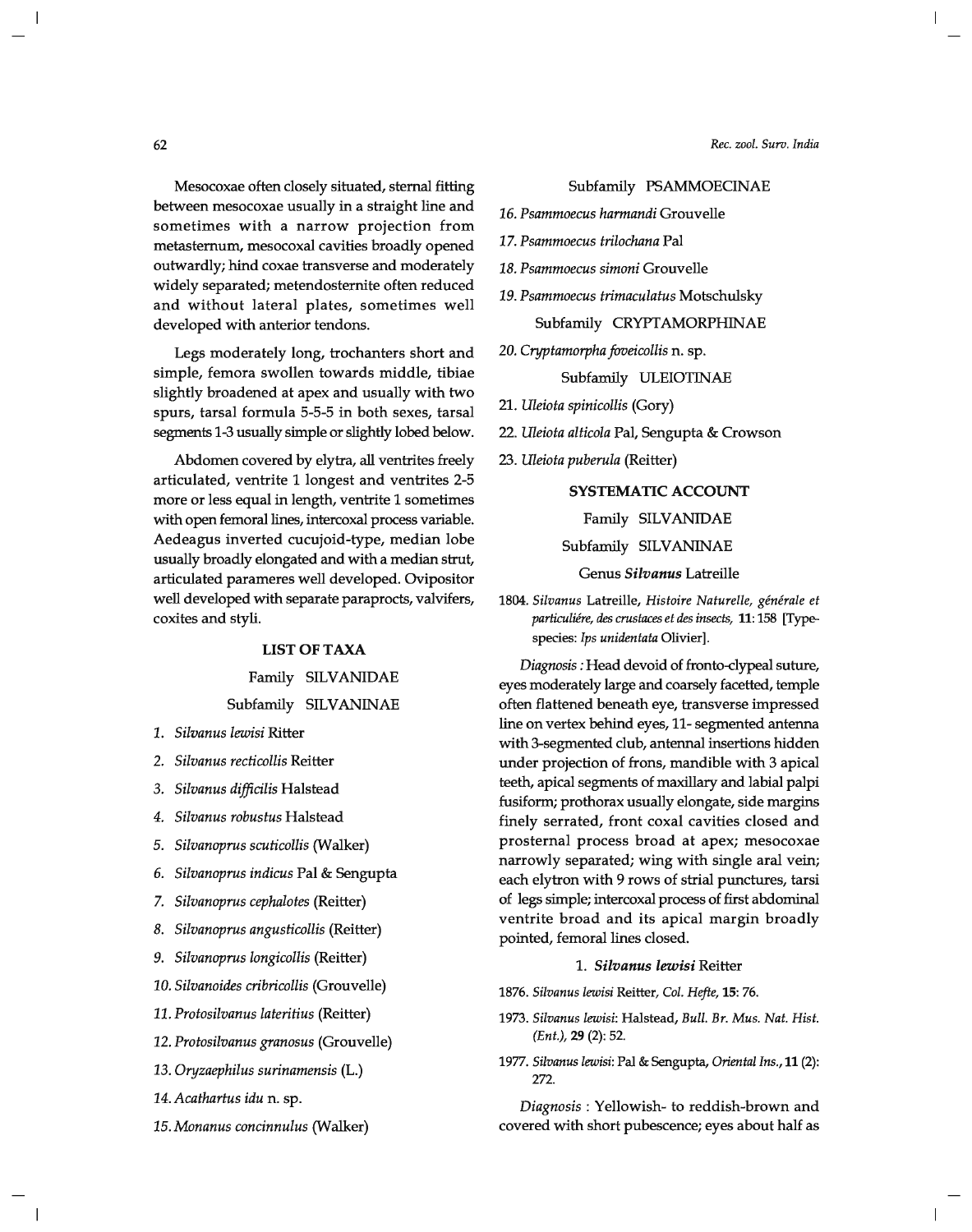long as head, temple shorter than one eye facet and its outer apical angle pointed, puncturation on vertex coarse and dense; elongated prothorax with anterior spine about half as long as eye and its tip pointed, lateral depressions on pronotal disc slightly marked, puncturation on pronotum coarse and dense and almost similar to that of vertex of head, elytra about twice as long as wide, parallel-sided with margins little wavy, punctures deep and large. Length - 2.08-2.47 mm.

*Material:* 34 ex. INDIA: Arunachal Pradesh, L. Subansiri Distt., 15 km. O-Kimin, 1 ex., 22.ix.1988. T.K. Pal, *ex.* under bark; L. Subansiri Distt. (currently Papum Pare Distt.), Chimpu, Itanagar, 1 ex., 27.v.1992, T.K. Pal, *ex.* under bark; W. Siang Distt., Wak, 16 km. O-Along, 12 ex., 3.iii.1989, T.K. Pal, *ex.* under bark; Changlang Distt., Tengmo, 17 km. O-Nampong, 3 ex., 9.iii.1990, T.K. Pal, *ex.* under bark; Diyun-Jyotsnapur, 25 km. O-Miao, 7 ex., 4.iii.1990, T.K. Pal, *ex.* under bark; L. Dibang Valley Distt., Mayu, Roing, 4 ex., 6.iv.2009, T.K. Pal, *ex.*  under bark; Shantipur, 6 ex., 5.iv.2009, T.K. Pal, *ex.*  old log and under bark.

*Distribution:* INDIA: Arunachal Pradesh (new record), Nagaland, Assam, Meghalaya, Sikkim, West Bengal, Himachal Pradesh, Uttarakhand, Tamil Nadu, Karnataka, Kerala, Andaman Is.

*Elsewhere:* Sri Lanka; Vietnam; Taiwan; Japan; Malaysia; Singapore; Indonesia; Philippines; New Guinea; Solomon Is.; Australia; Congo; Ghana.

#### *2. Silvanus recticollis* Reitter

- *1876. Silvanus recticollis* Reitter, *Col. Refte,* 15: 61.
- *1879. Silvanus rejlexus* Reitter, *Verh. zool. bot. Ges. Wien,*  29: 85.
- *1882. Silvanus vitulus* Grouvelle, *Annali Mus. civ. Stor. Nat. Giacomo Doria,* 32: 294.
- *1912. Silvanus (Microsilvanus) vitulus:* Grouvelle, *AnnIs. Soc. ent. Fr.,* 81: 332.
- *1912. Silvanus (Microsilvanus) pumilus* Grouvelle, *AnnIs. Soc. ent. Fr.,* 81: 332.
- *1912. Silvanus (Microsilvanus) minimus* Grouvelle, *AnnIs. Soc. ent. Fr.,* 81: 334.
- *1973. Silvanus recticollis:* Halstead, *Bull. Br. Mus. Nat. Rist. (Ent.),* 29 (2): 55.
- *1977. Silvanus recticollis:* Pal & Sengupta, *Oriental Ins.,* 11 (2): 274.

*Diagnosis:* Yellowish-brown and covered with short pubescence; eyes about one-third as long as head, temple about half as long as head and its outer margin arcuate, puncturation on vertex coarse and dense; slightly elongate prothorax apparently quadrate, moderately large anterior spine projecting forward and with blunt tip, no distinct lateral depressions on pronotum, puncturation on pronotum almost similar to that of vertex of head; elytra shorter than twice as long as broad, lateral margins slightly sinuate and little explanate, punctures deep and large. Length - 1.60-2.80 mm.

*Material:* 2 ex. INDIA: Arunachal Pradesh, E. Siang Distt., 6 km. O-Pasighat, 1 ex., 16.ii.1989, T.K. Pal, *ex.* haystack; Dibang Valley Distt., Mayu, Roing, 1 ex., 6.iv.2009, T.K. Pal, *ex.* haystack.

*Distribution:* INDIA: Arunachal Pradesh (new record), West Bengal.

*Elsewhere:* Thailand; Vietnam; Laos; Sulawesi; Japan; Mauritania; Congo; Zaire; Zimbabwe.

### *3. Silvanus difficilis* Halstead

- *1973. Silvanus difficilis* Halstead, *Bull. Br. Mus. Nat. Rist. (Ent.),* 29 (2): 73.
- *1977. Silvanus difficilis:* Pal and Sengupta, *Oriental Ins.,*  11 (2): 279.

*Diagnosis* : Reddish-brown and covered with short pubescence; eyes slightly shorter than half of length of head, temple about as long as 1.5 to 2 eye facets with broad outer apical angle, puncturation on vertex coarse and dense; elongated prothorax, anterior spine about half as long as eye with slightly blunt tip, well developed lateral depressions on pronotal disc, puncturation on pronotum coarse and dense and almost similar to that of vertex of head; elytra little more than twice as long as broad, side margins little wavy, punctures deep and large. Length- 2.20-2.50 mm.

*Material:* 16 ex. INDIA: Arunachal Pradesh, L. Subansiri Distt., nr. Pitapol,10 km. O-Yazali, 1 ex., 19.ix.1988, T.K. Pal, *ex.* under bark; Banderdewa, 1 ex., 25.vi.1991, T.K. Pal, *ex.* under bark; W. Siang Distt., Wak, 16 km. O-Along, 3 ex., 3.iii.1989, T.K. Pal, *ex.* under bark; Changlang Distt., Tengmo, 17 km. O-Nampong, 1 ex., 10.iii.1990, T. K. Pal, *ex.*  under bark; Rima, 7 km. O-Nampong, 1 ex., l1.iii.1990, T.K. Pal, *ex.* under bark; Diyum-Jyotsnapur, 25 km. O-Miao, 9 ex., 4.iii.1990, T.K. Pal, *ex.* under bark.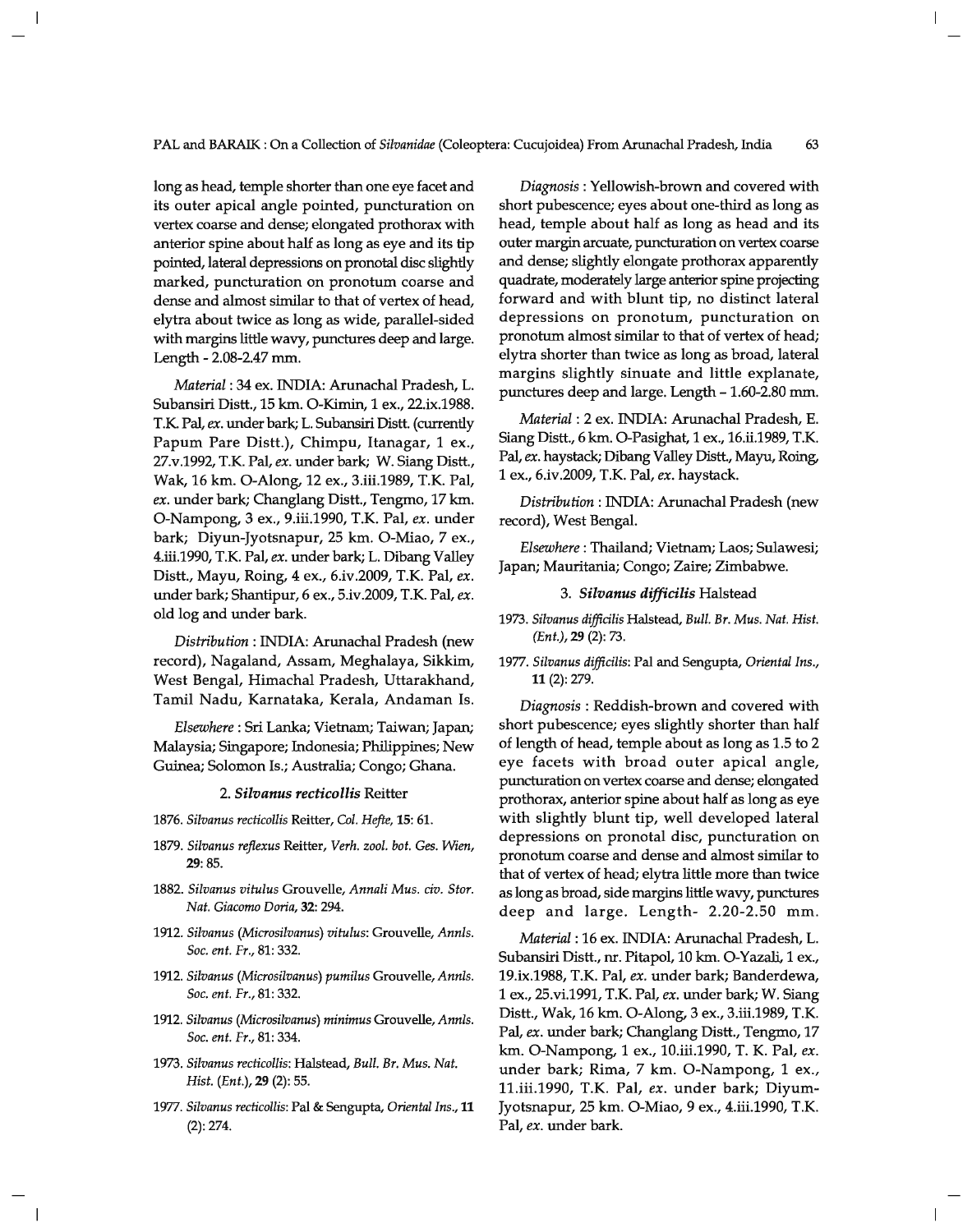*Distribution:* INDIA: Arunachal Pradesh, Nagaland, Manipur, Assam, Meghalaya, Mizoram, Sikkim, West Bengal, Himachal Pradesh, Uttarakhand, Madhya Pradesh, Maharastra, Karnataka, Kerala, Tamil Nadu, Andaman Is.

*Elsewhere:* Sri Lanka; Myanmar; Vietnam; Taiwan; Malaysia; Singapore; Indonesia; Philippines; Moluccas; I. Delcas; Solomon Is.; Australia; New Ireland; West Africa.

## *4. Silvanus robustus* Halstead

- *1973. Silvanus robustus* Halstead, *Bull. Br. Mus. Nat. Hist. (Ent.),29* (2): 71.
- *1977. Silvanus curvispinus* Pal & Sengupta, *Oriental Ins.*  11 (2): 278.

*Diagnosis* : Yellowish- to reddish-brown and covered with short pubescence; eye slightly shorter than half as long as head; temple about as long as two eye facets, extended laterally beneath eye with broad apical angle; puncturation on vertex coarse and dense, moderately long antenna with basal and apical segments of club (segments 9 and 11) elongate; elongated prothorax, anterior spine at least half as long as eye and its outer margin curved inward, excluding anterior spines shape somewhat elliptical, lateral depressions on pronotum slightly marked near base, puncturation slightly coarser than that of vertex of head; elytra slightly more than twice as long as broad, sides little wavy, punctures deep and large; in male hind trochanter with a short spine. Length- 2.8-3.0 mm.

*Material:* 2 ex. INDIA: Arunachal Pradesh, L. Subansiri Distt., 10 km. O-Yazali, nr. Pitapol, 1 ex., 19.ix.1988, T.K. Pal, *ex.* under bark; Tirap Distt., Hukanjuri, 36 km. O-Khonsa, 1 ex., 14.iii.1990, T.K. Pal, ex. under bark.

Distribution: INDIA: Assam, Arunachal Pradesh, West Bengal, Andaman Is.

*Elsewhere:* Malaysia; Singapore; Indonesia; Philippines.

#### Genus *Silvanoprus* Reitter

*1911. Silvanoprus* Reitter, *Fauna Germanica,* 3: 45 [Type species: Silvanus fagi Guérin-Méneville].

*Diagnosis:* Head devoid of fronto-clypeal suture, eyes moderately large and coarsely facetted, temple usually flattened beneath eye, vertex with a transverse impressed line behind eyes, 11-semented antenna with 3-segmented club, antennal insertions hidden under projection of frons, mandible with well developed mola and three apical teeth, apical segments of maxillary and labial palpi fusiform; prothorax usually elongate and rarely transverse, side margins finely serrated, front angles with more or less prominent spines, front coxal cavities closed and prosternal process broad at apex; mesocoxae closely situated; each elytron with nine rows of strial punctures; tarsal segment 3 of legs strongly lobed below; intercoxal process of first abdominal ventrite broad but narrowed towards apex, femoral (coxal) lines closed and usually narrowly separated from margins of hind coxal cavities.

## 5. *Silvanoprus scuticollis* (Walker)

- *1859. Silvanus scuticollis* Walker, *Ann. Mag. Nat. Hist., (3)*  3:53.
- *1886. Silvanus triangulus* Reitter, *Col. Hefle,* 15: 60.
- *1912. Silvanoprus scuticollis:* Grouvelle, *AnnIs. Soc. ent. Fr.,* 81: 342.
- *1979. Silvanoprus scuticollis:* Pal and Sengupta, *Entomologica Basiliensia, 4:70.*

*Diagnosis:* Yellowish- to reddish-brown and covered with short pubescence; eyes slightly shorter than half of length of head, temple about as long as one eye facet and its outer apical angle slightly pointed, puncturation on vertex coarse and dense; prothorax broader than long and distinctly narrowed posteriorly, widest across anterior spines, anterior spine about two-thirds as long as eye, lateral depressions on pronotum slightly developed, puncturation on pronotum almost similar to that of vertex of head; elytra slightly less than twice as long as broad, side margins little wavy, punctures deep and large. Length- 2.15 - 2.55 mm.

*Material:* 35 ex. INDIA: Arunachal Pradesh, W. Kameng Distt., Elephant head point, 250 m., 15 km. O-Bhalukpong, 1 ex., 1.xii.1990, T.K. Pal, *ex.*  haystack; W. Siang Distt., Malinithan Forest, 4 km. O-Likabali, 8 ex., 16.iii.1989, ex. haystack; Nilok, 10 km. O-Likabali, 6 ex., 14.iii.1989, T.K. Pal, *ex.*  haystack; Tirap Distt., Namsangmukh, 10 km. 0- Deomali, 1 ex., 18.iii.1990, T.K. Pal, *ex.* vegetable debris; L. Dibang Valley Distt., Roing, 1 ex., 3.iv.2009, T.K. Pal, *ex.* haystack; Shantipur, 1 ex., 5.iv.2009, T.K. Pal, *ex.* under bark; Kankong, 17 ex., 12.iv.2009, T.K. Pal, *ex.* haystack.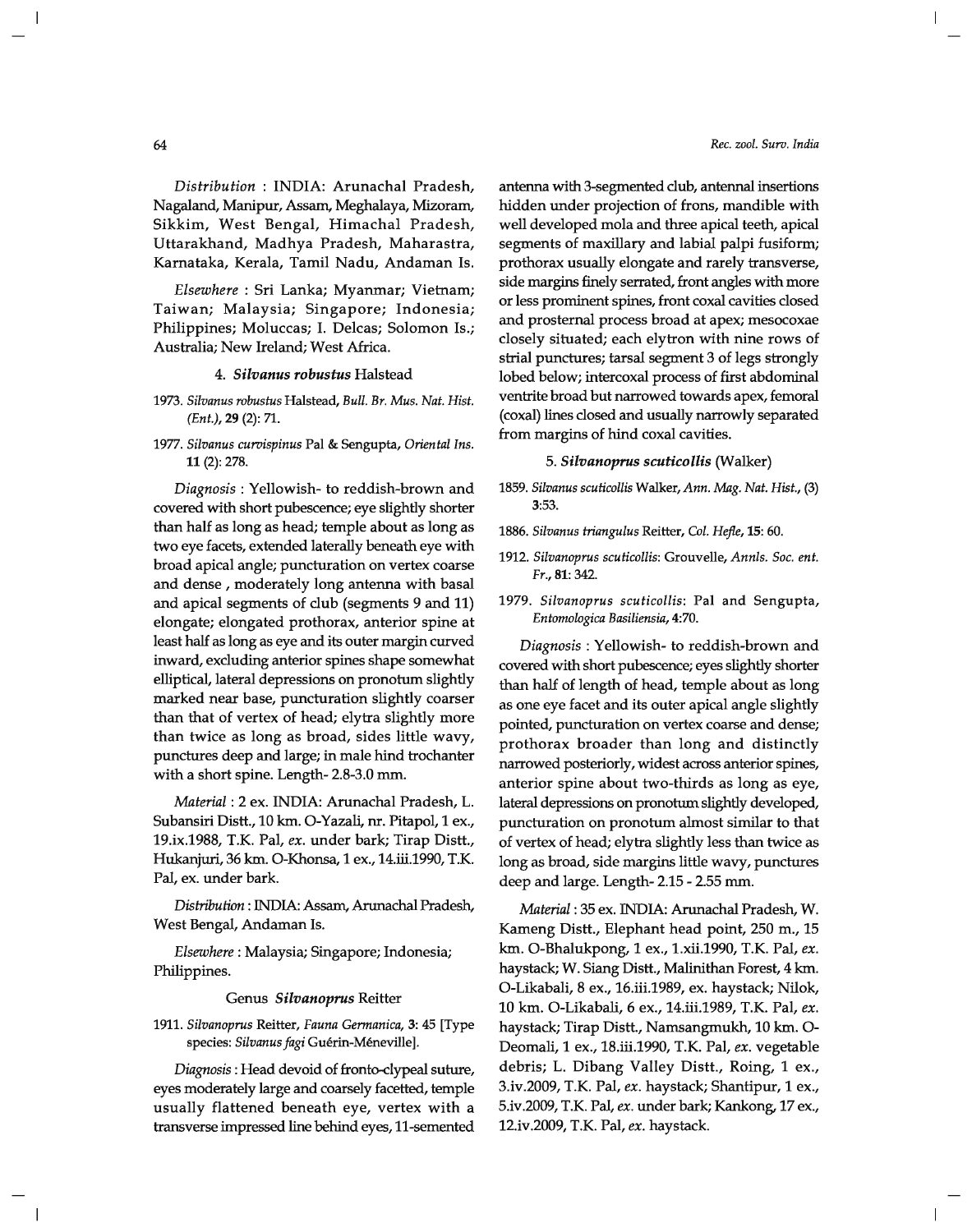*Distribution:* INDIA: Arunachal Pradesh (new record), Assam, Nagaland, Manipur, Meghalaya, Mizoram, Tripura, Sikkim, West Bengal, Bihar, Uttar Pradesh, Uttarakhand, Tamil Nadu, Andaman Is.

*Elsewhere:* Sri Lanka; Malaysia; Indonesia; Japan; East Africa; Madagascar; France; Guyana; West Indies.

#### *6. Silvanoprus indicus* Pal & Sengupta

## *1979. Silvanoprus indicus* Pal & Sengupta, *Entomologica Basiliensia,* 4: 71.

*Diagnosis* : Yellowish- to reddish-brown and covered with short pubescence; eyes less than half as long as head, temple as long as 2 to 3 eye facets and its outer apical margin broad, temple not flattened beneath eye, puncturation on vertex coarse and dense; prothorax elongate, sIghtly narrowed posteriorly, anterior spine short and its tip broadly pointed, side margins curved and sinuate near extremities, lateral depressions on pronotum slightly developed, puncturation on pronotum almost similr to that of vertex of head; elytra about twice as long as broad, side margins slightly wavy, punctures deep and large. Length- 2.30-2.33 mm.

*Material:* 27 ex. INDIA: Arunachal Pradesh, W. Siang Distt., Nilok, 10 km. O-Likabali, 2 ex., 14.iii.1989, T.K. Pal, *ex.* haystack; Lohit Distt., Kheram, 35 km. O-Namsai, 3 ex., 2.iii.1990, *ex.*  haystack of mustard; Yatong (currently Anjaw Distt.), 25 km. O-Hayuliang, 3 ex., 25.ii.1990, T.K. Pal, *ex.* haystack; Dibang Valley Distt., Kankong, 19 ex., 12.iv.2009, T.K. Pal, *ex.* haystack.

*Distribution:* INDIA: Arunachal Pradsh (new record), Nagaland, Manipur, Assam, Meghalaya, Mizoram, Sikkim.

## *7. Silvanoprus cephalotes* (Reitter)

- *1876. Silvanus cephalotes* Reitter, *Col. Hefte,* 15: 62.
- *1908. Silvanus longicollis:* Grouvelle (nee. Reitter), *AnnIs. Soc. ent. Fr.,* 77: 492.
- *1912. Silvanoprus longicollis:* Grouvelle (nee. Reitter), *AnnIs. Soc. ent. Fr.,* 81: 342.
- *1979. Silvanoprus cephalotes:* Pal & Sengupta, *Entomologica Basiliensia,* 4: 70.

*Diagnosis* : Yellowish- to reddish-brown and covered with short pubescence; eyes slightly shorter than half as long as head, temple about as long as one eye facets and its outer apical angle slightly pointed, temple flattened beneath eye, puncturation on vertex coarse and dense and not ocellate-type; elongated prothorax widest near middle, anterior spine short, about one-fourth as long as eye or shorter and projected forward, side margins feebly arcuate, lateral depressions on pronotum slightly developed, puncturation on pronotum almost similr to that of vertex of head; elytra more than twice as long as broad, side margins slightly wavy, punctures deep and large. Length- 2.20-2.35 mm.

*Material:* 203 ex. INDIA: W. Siang Distt., Malinithan Forest, 4 km. O-Likabali, 6 ex., 16.iii.1989, T.K. Pal, *ex.* haystack; Nilok, 10 km. 0- Likabali,11 ex., 14.iii.1989, T.K. Pal, *ex.* haystack; E. Siang distt., 6 km. O-Pasighat, 10 ex., 16.ii.1989, T.K. Pal, *ex.* haystack; Lohit Distt., Kheram, 35 km. O-Narnsai, 13 ex., 2.iii.1990, *ex.* haystack of mustard; Yatong (currently Anjaw Distt.), 25 km. 0- Hayuliang, 6 ex., 25.ii.1990, T.K. Pal, *ex.* haystack; Nara, 14 km. O-Hayuliang, 1 ex., 26.ii.1990, T.K. Pal, *ex.* haystack; Tirap Distt., Namsangmukh, 10 km. O-Deomali, 13 ex., 18.iii.1990, T.K. Pal, *ex.*  vegetable debris; Dibang Valley Distt., Shantipur, 93 ex., 5.iv.2009, T.K. Pal, *ex.* haystack; Kankong, 41 ex., 12.iv.2009, T.K. Pal, *ex.* haystack; Roing, 3 ex., 3.iv.2009, T.K. Pal, *ex.* beating bush; Mayu, Roing, 6 ex., 6.iv.2009, T.K. Pal, *ex.* haystack.

*Distribution:* INDIA: Arunachal Pradesh (new record), Nagaland, Manipur, Assam, Meghalaya, Mizoram, Tripura, Sikkim, West Bengal, Bihar, Uttar Prsdesh, Uttarakhand, Delhi, Karnataka, Tamil Nadu.

*Elsewhere:* Bhuta; Nepal; Sri Lanka; Indonesia; Japan; China.

#### *8. Silvanoprus angusticollis* (Reitter)

- *1876. Silvanus angusticollis* Reitter, *Col. Hefte,* 15: 59.
- *1912. Silvanopreus angusticollis:* Grouvelle, *AnnIs. Soc. ent. Fr.,* 81: 341.
- *1979. Silvanoprus angusticollis* : Pal & Sengupta, *Entomologica Basiliensia,* 4: 71.

*Diagnosis:* Yellowish- to reddish-brown and covered with short pubescence; eyes slightly shorter than half as long as head, temple shorter than one eye facet and its outer apical angle slightly pointed, temple flattened beneath eye, puncturation on vertex coarse and dense; elongated prothorax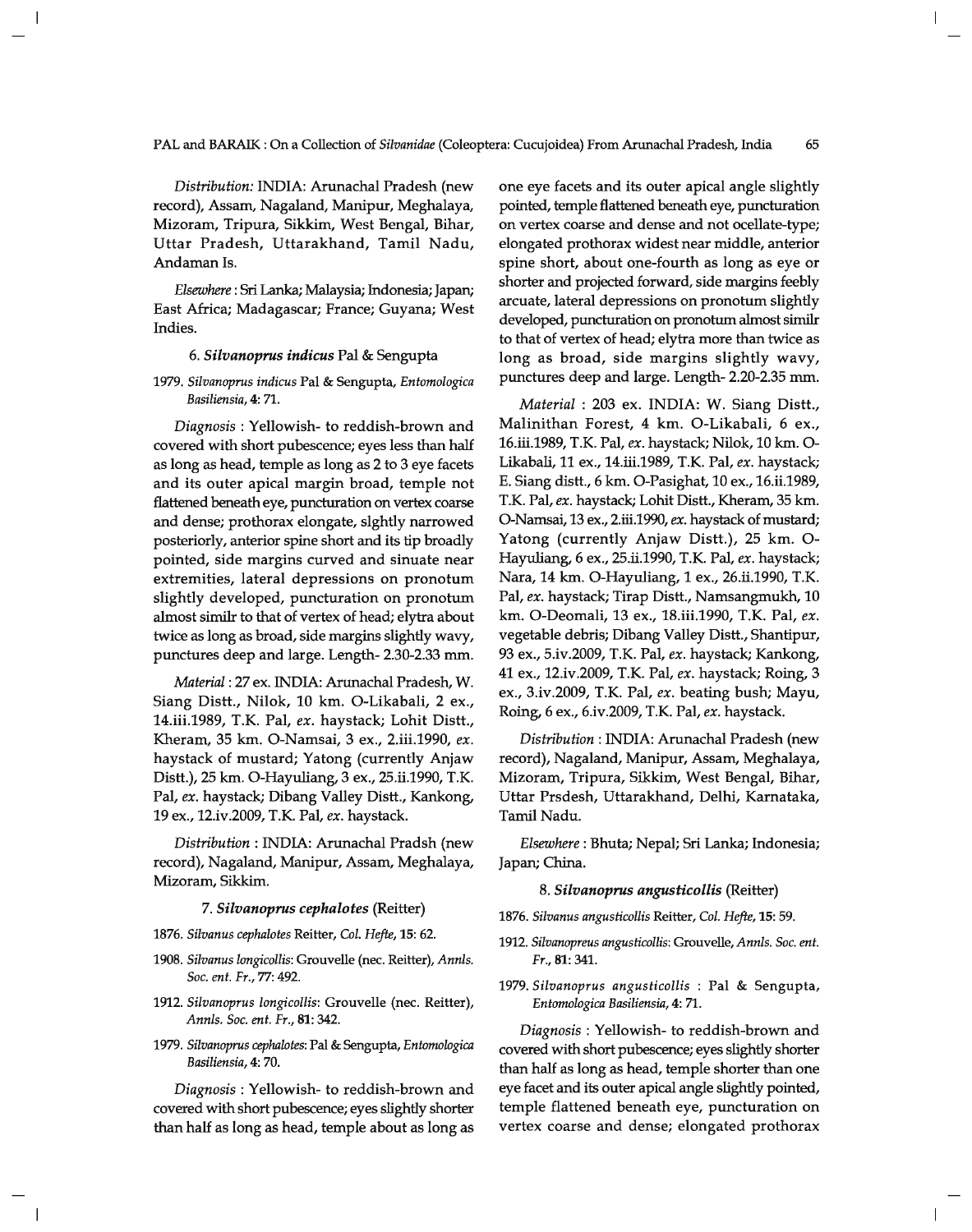#### *Rec. zool. Surv. India*

widest across anterior spines, slightly narrowed posteriorly behind middle, anterior spine moderately long, slightly shorter than half as long as eye and projected antero-Iaterally, side margins feebly sinuate near extremities, lateral depressions on pronotum slightly developed, puncturation on pronotum almost similr to that of vertex of head; elytra about twice as long as broad, side margins slightly wavy, punctures deep and large. Length-2.50-2.70 mm.

*Material:* 23 ex. INDIA: Arunachal Pradesh, W. Kameng Distt., Bomdila, 2462 m., 2 ex., 25.ix.2004, T.K. Pal, *ex.* beating bush; Gandhi Colony, Bomdila, 10 ex., 27.iv.2004, T.K. Pal, *ex.* beating bush; Sangti, 1577 m., 11 ex., 30.ix.2004, T.K. Pal, *ex.* haystack.

*Distribution:* INDIA: Arunachal Pradesh (new record), Nagaland, Mizoram, Meghalaya, Sikkim, West Bengal, Uttar Pradesh, Kashmir, Tamil Nadu.

*Elsewhere:* Bhutan; Nepal; Japan.

*9. Silvanoprus longicollis* (Reitter)

*1876. Silvanus longicollis* Reitter, *Col. Hejte,* 15: 60

- *1908. Silvanus longicollis* Grouvelle (nee. Reitter), *AnnIs. Soc. ent. Fr.,* 77: 491.
- *1912. Silvanoprus longicollis* Grouvelle (nee. Reitter), *AnnIs. Soc. ent. Fr.* 81: 341.
- *1984. Silvanoprus longicollis:* Pal, *Rec. zool. Surv. India,*  81(3-4): 339.

*Diagnosis* : Yellowish- to reddish-brown and covered with short pubescence; eyes short, temple long, slightly longer than length of eye and its outer margin slightly rounded, antennal scape large and about twice as long as broad, antennal segments 2-8 narrow-elongate, club 3-segmented, puncturation on vertex coarse and ocellate; prothorax elongate and almost parallel-sided, anterior spine small, about half as long as eye and projected forward, puncturation on pronotum almost similar to that of vertex of head and little finer anteriorly, lateral depressions on pronotum indistinct; elytra about twice as long as broad, side margins little wavy, punctures deep and large. Length- 2.20 - 2.28 mm.

*Material:* 4 ex. INDIA: Arunachal Pradesh, W. Kameng Distt., Elephant head point, 250 m., 15 km. O-Bhalukpong, 1 ex., 1.xii.1990, T.K. Pal, *ex.*  haystack; L. Dibang Valley Distt., Kankong, 3 ex., 12.iv.2009, T.K. Pal, *ex.* haystack.

*Distribution:* INDIA: Arunachal Pradrsh (new record), Nagaland, Manipur, Mizoram, Meghalaya, Assam, Tripura, Sikkim, West Bengal, Uttar Pradesh, Uttarakhand, Tamil Nadu, Andaman Is.

*Elsewhere* : Sri Lanka; Malaysia; Indonesia; China; Japan; Madagascar; East Africa.

### Genus *Silvanoides* Halstead

*1973. Silvanoides* Halstead, *Bull Br. Mus Hist. (Ent.), 29*  (2): 87 [Type-species: *Silvanoides cheesmanae*  Halstead].

*Diagnosis:* Head devoid of fronto-clypeal suture, eyes large and coarsely facetted, temple flattened beneath eye and shelf-like, transverse impressed line on vertex behind eyes indistinctly visible, 11 segmented antenna moderately long, segments 4 to 8 transverse or about as broad as long, club 3 segmented; mandible with well developed mola and 3 apical teeth, apical segments of both maxillary and labial palpi fusiform, maxillary lacinia with apical spine; prothorax elongate, front angles with prominent spines beneath level of anterior margin, side margins finely denticulate, front coxal cavities closed behind and prosternal process broad at apex, mesocoxae moderately widely separated, wing with single anal vein, each elytron with 9 rows of strial punctures; tarsi of legs simple; intercoxal process of first abdomical ventrite broad and broadly pointed at apex, femoral lines opened.

#### *10. Silvanoides cribricollis* (Grouvelle)

- *1897. Silvanus cribricollis* Grouvelle, *Anali. Mus. Civ. Stor. Nat. Giacomo Doria,* 38 (series 2, 18): 397.
- *1912. Neosilvanus cribricollis:* Grouvelle, *AnnIs. Soc. ent. Fr.,* 81: 324.
- *1985. Silvanoides cribricollis:* Pal. *Rec. zool. Surv. India, 82*  (1-4): 196.

*Diagnosis* : Reddish-brown, rather shiny and covered with short pubescence; eyes large and about half as long as head, temple slightly shorter than width of an eye facet and sloped downward, puncturation on vertex fine and sparse; elongated prothorax slightly narrowed posteriorly, anterior spine short, broad and its tips somewhat pointed, side margins curved and slightly sinuate near posterior angles, lateral depressions on pronotal disc moderately developed, puncturation on sides of pronotum coarser than near middle; elytra more than twice as long as broad, side margins feebly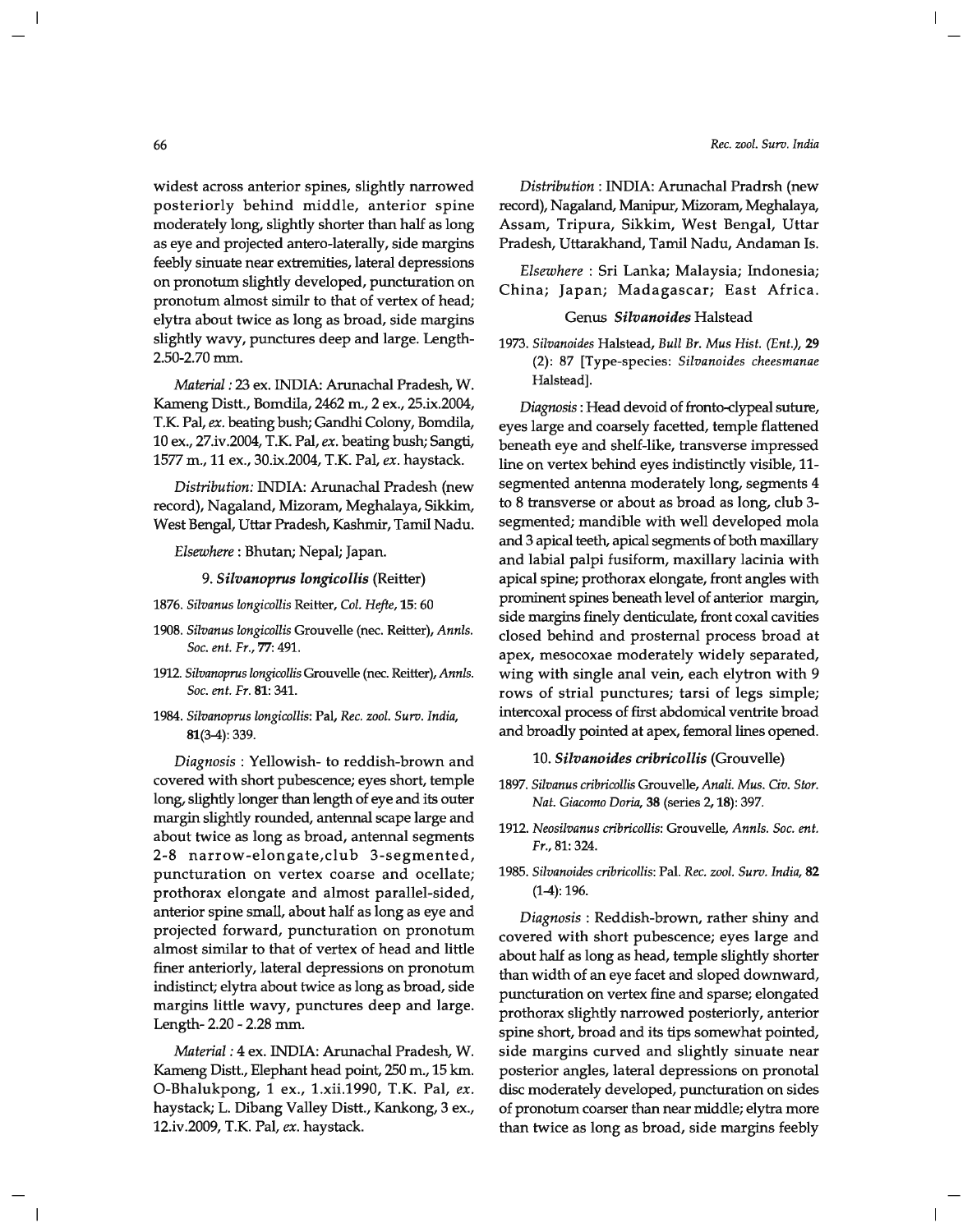wavy, punctures deep and large. Length- 2.5 - 3.0 mm.

*Material:* 7 ex. INDIA: Arunachal Pradesh, L. Subansiri Distt., Seven Camp, 27 km. O-Kimin, 1 ex., 21.ix.1988,T.K. Pal, *ex.* under bark; m. Pitapol, 10 km. O-Yazali, 1 ex., 19.ix.1988, *ex.* under bark; W. Siang Distt., Kamki, 26 km. O-Along, 4 ex., 4.iii.1989, T.K. Pal, *ex.* under bark; Chanlang Distt., Rima, 7 km. O-Nampong, 1 ex., 11.iii. 1990, T.K. Pal, *ex.* under bark;

*Distribution:* INDIA: Arunachal Pradesh, Meghalaya, Sikkim, Andaman & Nicobar Is.

*Elsewhere:* Indonesia.

Genus *Protosilvanus* Grouvelle

- *1912. Silvanus (Protosilvanus)* Grouvelle, *AnnIs. Soc ent. Fr.,* 81: 336.
- *1973. Protosilvanus* Grouvelle: Halstead, *Bull. Br. Mus Hist. (Ent.),* 29 (2): 89 [Type species: *Silvanus lateritius*  Reitter].

*Diagnosis* : Elongated, parallel-sided, head devoid of fronto-clypeal suture, eyes large and coarsely facetted, temple flattened beneath eye and shelf-like, vertex with a distinct transverse impressed line behind eyes, 11-segmented antenna with 3-segmented club, antennal insertions hidden under projection of frons, mandible with well developed mola and three apical teeth, maxillary without apical spines, segments 2 of both maxillary lacinia and labial palpi longer than apical segments; prothorax elongated, front angles with prominent spines, side margins finely denticulate, front coxae widely separated and coxal cavities closed behind, sterno-pleural suture extending to lateral margin, mesocoxae widely separated; wing with single anal vein; each elytron with 9 rows of strial punctures, interstice 7 more or less carinate; tarsi of legs simple; intercoxal process of first abdominal ventrite broad and broadly pointed at apex, femoral (coxal) lines closed.

#### *11. Protosilvanus lateritius* (Reitter)

- *1878. Silvanus lateritius* Reitter, *Verh. Zool. Bot.Ges. Wien,*  28: 194.
- *1908. Silvanus lateritius:* Grouvelle, *AnnIs. Soc. ent. Fr.,*  77: 490.
- *1912. Silvanus (Protosilvanus) lateritius:* Grouvelle, *AnnIs. Soc ent. Fr.,* 81: 336.

## *1973. Protosilvanus lateritius:* Halstead, *Bull. Br. Mus. nat. Hist. (Ent.),* 29 (2): 96.

*Diagnosis* : Dorsally flattened, reddish-brown and covered with short pubescence; eyes about half as long as head, temple shorter than width of an eye facet and sloped downward, antennal segments 9 and 10 with apical spines, puncturation on vertex coarse and dense; elongated prothorax slightly narrowed behind middle, widest across anterior spines, lateral depressions on pronotum rather well developed, puncturation on pronotum almost similar to that of vertex of head; elytra more than twice as long as broad, almost parallel-sided with side margins slightly wavy, punctures deep and large, interstice 7 strongly carinate and extending slightly beyond anterior three-fourths. Length- 2.9-3.5 mm.

*Material:* 56 ex. INDIA: Arunachal Pradesh, L. Subansiri Distt., Seven Camp, 27 km. O-Kimin, 1 ex., 21.ix.1988,T.K. Pal, *ex.* under bark; m. Lichi, 25 km. O-Yazali, 14 ex., ix.1988, T.K. Pal, *ex.* under bark; Hawa Camp, 15 km. O-Kimin, 5 ex., 22.ix.1988, T.K. Pal, *ex.* under bark; Chimpu, Itanagar (currently Papum Pare Distt.), 1 ex., 27.v.1992, T.K. Pal, *ex.* under bark; W. Siang Distt., Doke, 12 km. O-Basar, 1 ex., 8.iii.1989, T.K. Pal, *ex.*  Banana leaf sheath; Likabali, 1 ex. 12.iii.1989, T.K. Pal, *ex.* under bark; Wak, 16 km. O-Along, 2 ex., 16.iii.1989, T.K. Pal, *ex.* under bark; E. Siang Distt., Bilat, 30 km. O-Pasighat, 7 ex., 18.ii.1989, T.K. Pal, *ex.* under bark; Lohit Distt., Lathaw, 14 km. 0- Namsai, 8 ex., 1.iii.1990, T.K. Pal, *ex.* under bark; nr. Parasuram Kund, 20 km. O-Tezu, 3 ex., 23.ii.1990, T.K. Pal, *ex.* under bark; Kheram, 35 km. 0-Namsai,4 ex., 2.iii.1990, T.K. Pal, *ex.* under bark; Changlang Distt., 3 mile M.V. Road, 2 ex., 5.iii.1990, T.K. Pal, *ex.* under bark; Tengmo, 17 km. 0- Nampong, 3 ex., 10.iii.1990, T.K. Pal, *ex.* under bark; Rima, 7 km. O-Nampong, 1 ex., l1.iii.1990, T.K. Pal, *ex.* under bark; New Yumchum, 8 km. 0- Miao,3 ex., 6.iii.1990, T.K. Pal, *ex.* under bark; L. Dibang Valley Distt., Parbuk, 1 ex., 11.iv.2009, *ex.*  under bark.

*Distribution:* India: Arunachal Pradesh, Nagaland, Assam, Meghalaya, Mizoram, Tripura, Sikkim, West Bengal, Bihar, Uttar Pradesh, Uttarakhand, Himachal Pradesh, Kerala, Tamil Nadu, Andaman Is.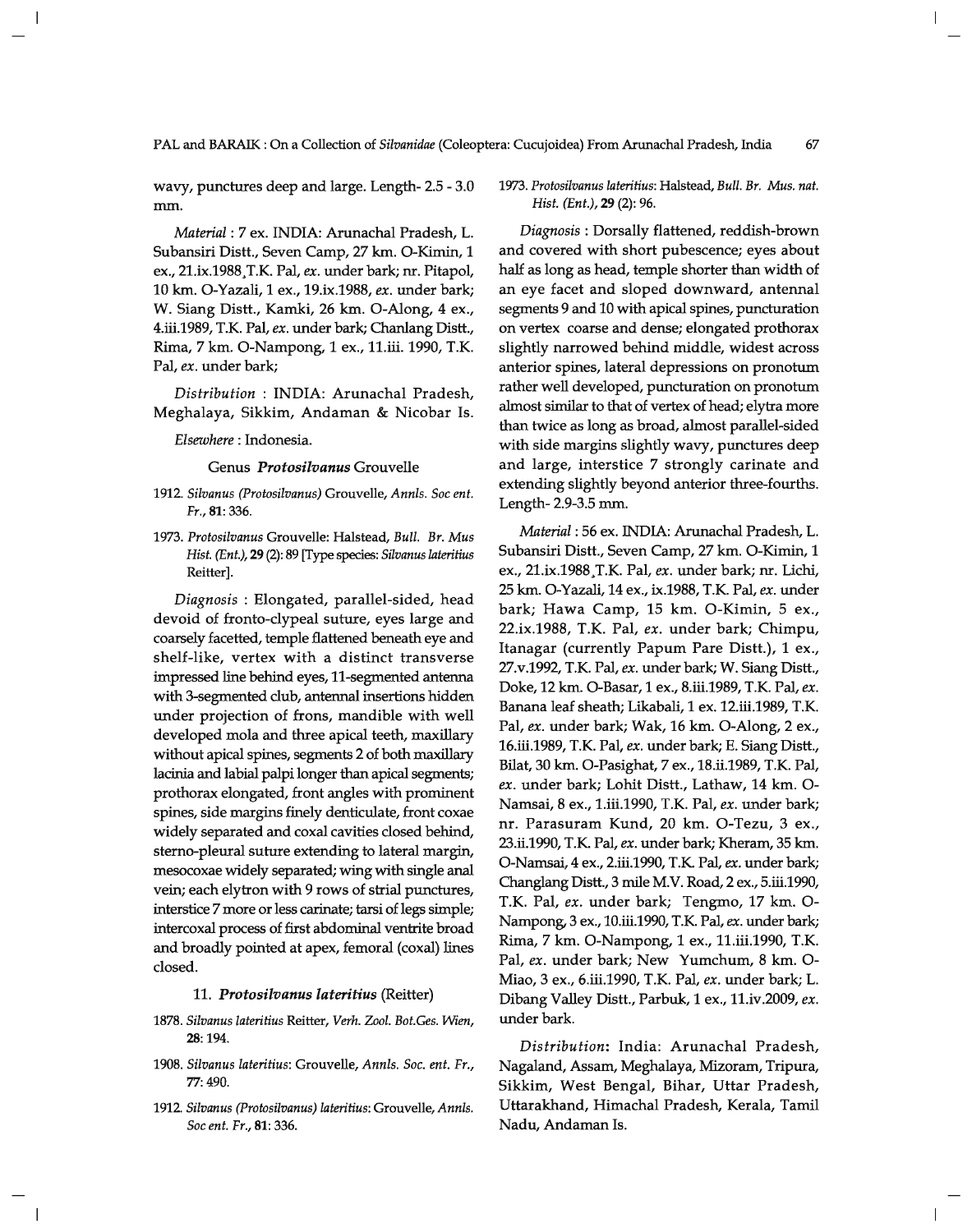*Elsewhere:* Nepal; Bangladesh; Myanmar; Sri Lanka; Thailand; Vietnam; Malaysia; Singapore; Indonesia; Philippines; Taiwan; China; Japan.

*12. Protosilvanus granosus* (Grouvelle)

- *1897. Silvanus granosus* Grouvelle. *Ann. Mus. civ. Stor. nat.* G. *Doria,* 32 (Series 212): 396.
- *1912. Silvanus (Protosilvanus) granosus:* Grouvelle, *AnnIs. Soc. ent. Fr.,* 81: 336.
- *1973. Protosilvanus granosus:* Halstead, *Bull. Br. Mus. Nat. Hist. (Ent.)*, 29 (2): 93.

*Diagnosis* : Elongate, rather parallel-sided, dorsally flattened, reddish-brown, covered with short pubescence; eyes about half as long as head; temple short, thin, extended beneath eye with pointed tip; antenna moderately long, segments 9 and 10 transverse and devoid apical spines on sides, puncturation on vertex coarse and dense; elongate prothorax slightly narrowed behind middle, anterior spine small with slightly pointed tip, lateral depressions on pronotum moderately marked, puncturation on pronotum almost similar to that of vertex of head; elytra more than twice as long as broad, punctures deep and larg, interstice 7 slightly more raised than other interstices and prominent up to anterior three fourths. Length-2.3-2.9mm.

*Material:* 21 ex. INDIA: Arunachal Pradesh, Papum Pare Distt., Itanagar, Chimpu, 3 ex., 27.v.1992, T.K. Pal, *ex.* under bark; W. Siang Distt., Doke, 12 km. O-Basar, 1 ex., 8.iii.1989, T.K. Pal, *ex.*  decayed log; E. Siang Distt., Bilat, 30 km. O-Pasighat, 6 ex., 18.ii.1989, TK Pal, *ex.* under bark; Lohit Distt., Lathaw, 14 km. O-Namsai, 3 ex., 1.iii.1990, T.K. Pal, *ex.* under bark; Kheram, 35 km. O-Namsai, 4 ex., 2.iii.1990, TK Pal, *ex.* under bark; Changlang Distt., Diyun-Jyotsnapur, 25 km. O-Miao, 3 ex., 4.iii.1990, T.K. Pal, *ex.* under bark; 3 mile M.V. Road, 1 ex., 5.iii.1990, T.K. Pal, *ex.* under bark;

*Distribution:* INDIA: Arunachal Pradesh (new record), West Bengal, Andaman Is.

*Elsewhere* : Sri Lanka; Malaysia, Singapore; Indonesia; Philippines; Solomon Is.

Genus *Oreyzaephilus* Ganglbauer

- *1899. Silvanus (Oreyzaephilus)* Ganglbauer, *Die Kiifer von Mitteleuropa,* 3: 584 [Type- species: *Silvanus surinameusis* (Linnaeus)].
- *1911. Oryzaelphilus* : Reitter, *Fauna Germanica,* 3: 45.

*Diagnosis* : Elongated, moderately depressed, somewhat parallel-sided, pronotum with three longitudinal carinae and six lateral teeth on either side. Head elongate, devoid of fronto-dypeal suture, eyes small to large, temple flattened beneath eye, no distinct transverse impressed line on vertex behind eyes; antenna moderately long, antennal insertions hidden under projection of frons, 11 segmented with 3-segmented club; mandible with well developed mola and three apical teeth, apical segments of both maxillary and labial palpi elongate and fusiform. Prothorax elongate, side margin with six distinct teeth, pronotum with a discal area demarcated by a median and two lateral carinae; lateral longitudinal groove on either side of median carina, front coxal cavities closed and prosternal process broad at apex, mosocoxae closely situated, lateral margins of mesosternal process not notched, no coxal lines on metasternum, hind coxae widely separated; each elytron with 9 rows strial punctures, intercoxal process of first abdominal ventrite broad with blunt apical margin, no femaoral lines.

#### *13. Oryzaephilus surinamensis* (Linnaeus)

- *1758. Dermestes surinamensis* Linnaeus, *Systema Naturae,*  ed. 10, 1: 357.
- *1758. Tenebrio cursor* Linnaeus, *Systema Naturae,* ed. 10, 1:418.
- *1775. Tenebrio surinamensis:* Degeer, *Memoires pour Servir a l'Histoire des Insectes,* 5: 54.
- 1776. nec. *Dermestes sexdentatus* Boerner, *Oekonomische Nachrichten der Patriotischen Gesselschaft in SchIesien,*  4: 78 [now *Ips sexdentatus* (Boerner): Scolytidae].
- *1775. Anobium frumentarium* Fabricius, *Systema Entomologica: 62.*
- *1783. Ips sexdentata* Herbst, *Archiv der Insectengeschichte,*  4:31.
- *1790. Silpha sexdentata:* Gmelin, *Systema Naturae,* 1 (4): 1619.
- *1790. Ips frumentaria:* Olivier, *Entomologie, ou Histoire Naturelle des Insectes,* 2 (18) *Ips: 10.*
- *1792. Scarites cursor:* Fabricius, *Entomologia Systematica,*  1: 96.
- *1792. Dermestes sexdentatus:* Fabricius, *Entomologia Systematica,* 1: 232.
- *1792. Colydium frumentarium:* Fabricius, *Entomologia Systematica,* 1: 496.
- *1794. Lyctus sexdentatus:* Kugelann, *Schneider's Magazine,*  1:566.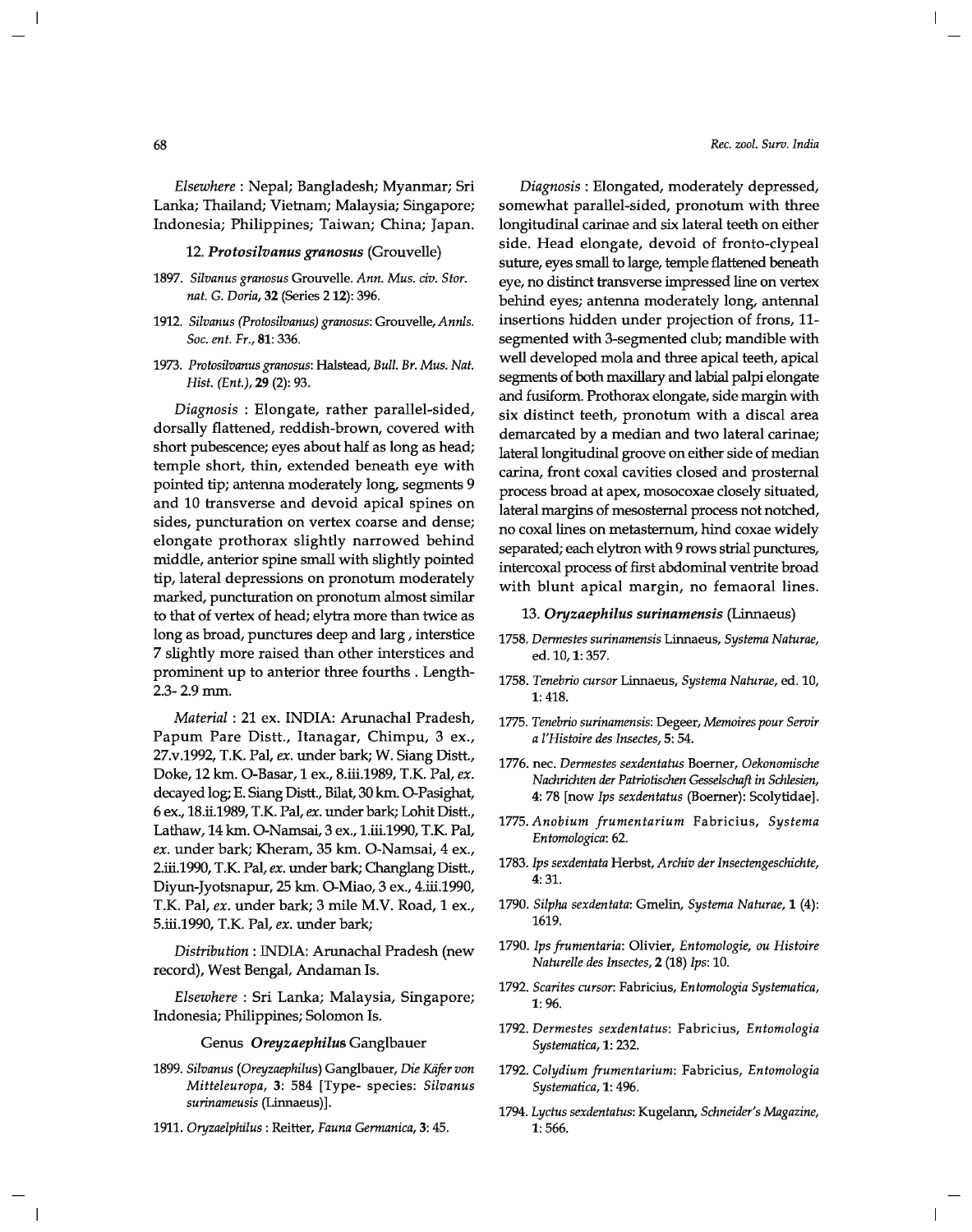- *1802. Corticaria frumentaria:* Marsham, *Coleoptera Britannica: 107.*
- *1813. Silvanus sexdentatus:* Gyllenhal, *Insecta Suecica Classis,* 1, *Coleoptera sive Eleuterata* 1 (3): 406.
- *1829. Silvanus surinamensis:* Stephens, *A Systematic Catalogue of British Insects: 92.*
- *1846. Silvanus bicornis* Erichson, *Naturgeschichte tier Insecten Deutschlands.* I, Coleoptera 3: 357.
- *1890. Silvanus surinamensis* var. *bicornis:* Reitter, *Wien. ent. Ztg.,* 9: 255.
- *1899. Silvanus (Oryzaephilus) surinamensis:* Ganglbauer, *Die Kilfer von Mitteleuropa,* 3: 584.
- *1911. Oryzaephilus surinamensis:* Reitter, *Fauna Germanica,*  3:46.
- *1980. Oryzaephilus surinamensis:* Halstead, *Zool.* J. *Linn. Soc.,* 69: 286.

Common name: Saw-toothed grain beetle.

*Diagnosis:* Elongate, moderately elevated carinae of pronotum, short temple, deep brown, covered with short and semisecret pubescence. Head (exposed part) about as broad as long, eye small to moderately large and about one-fourth as long as head, temple about as long as 3.5 to 4 eye facets or about as long as eye; antenna moderately long, segments 4-8 about as broad as long, basal segments of club (9-10) transverse, apical segment (11) about as broad as long, puncturation on vertex coarse and dense; elongate prothorax with front margin rounded, teeth on margin broad and pointed, anterior tooth more acute, lateral carinae of pronotum slightly convergent towards extremities, longitudinal grooves on either side of median carina well marked, puncturation on pronotum similar to that of vertex of head; elytra more than twice as long as broad, punctures moderately large; interstices 3, 5 and 7 slightly carinate. Length- 2.5- 3.0mm.

*Material* : 12 ex. INDIA: Arunachal Pradesh, Papum Pare Distt., Itanagar, 2 ex., T.K. Pal, 30.viii.1989, T.K. Pal, *ex.* stored rice; 9 ex., 14.viii.1990, T.K. Pal, *ex.* stored rice; Naharlagun, lex., 10.x.2004, T.K. Pal, *ex.* beating bush.

*Distribution:* INDIA: Arunachal Pradesh (new record), West Bengal, Jharkhand, Uttarakhand, Tamil Nadu.

*Elsewhere:* Distributed to many countries in the Old and New world through transport of stored food items.

### Genus *Acathartus* Grouvelle

## *1912. Acathartus* Grouvelle, *AnnIs. Soc. ent. Fr.,* 81: 315 [Type species: *Silvanus insignis* Grouvelle].

*Diagnosis:* Elongated, subparallel; head devoid of fronto-clypeal suture, eyes small and prominent, head sloped to back of eye but not forming a distinct temple, back of head with well marked impressed line, 11-segmented antenna with 2-segmented or indistinctly 3-segmented club, antennal insertions hidden under projection of frons, submentum in male with a large median pit bearing a few setae, mandible with bifid apex, maxillary palpi with segments 2 and 3 subequal, apical segment longest and narrowed apically, apical segment of labial palpi longer than segment 2 and narrowed apically; prothorax elongated, pronotum with anterior margin raised along median part, anterior angles laterally produced and broadly rounded, sides straight or weakly undulating and serrated, front coxae moderately widely separated, sterno-pleural suture markedly impressed and extending to side margin near base of anterior angle; elytra subparallel, each elytron with 9 rows of strial punctures, alternate interstices slightly raised but not carinate; tarsal segment 3 produced apically to form a lobe on which small  $4<sup>th</sup>$  segment articulated; intercoxal process of first abdominal ventrite narrowly pointed, femoral lines inconspicuous.

## *14. Acathartus idu* n. sp.

General appearance (Fig. 1) elongated, dorsally depressed, sides subparallel, somewhat shiny, cuticle punctate and less distinctly pubescent, dark brown, ventral punctation finer than dorsal side.

Head slightly longer than broad, dorsally flattened, with feeble linear depressions over antennal insertions; eyes prominently projected, about one-fifth as long as head; temple extended beneath eye, about one-fourth as long as eye, gradually narrowed exteriorly and outer apical angle pointed; sides finely margined; puncturation on vertex moderately coarse and dense, finer and sparser towards anterior margin of clypeus. Antenna moderately long and slender, about  $1.5x$ as long as head, scape moderately large and elongate, pedicel shorter and narrower than scape, segment 3 longer than pedicel and segments 4-8 shorter elongate and subequal in length, club somewhat 3-segmented (9-11), segment 9 about as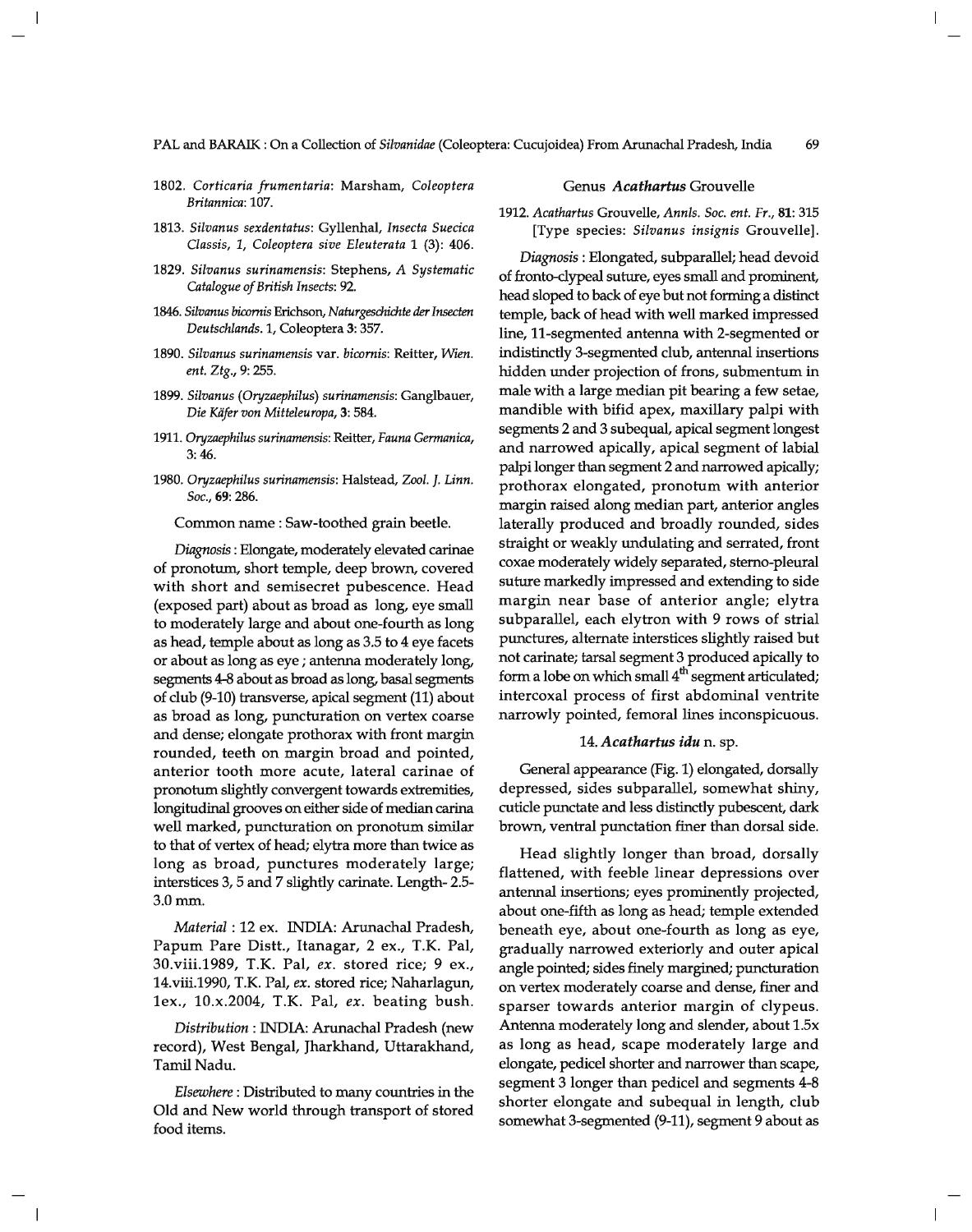

Fig. 1. Acathartus idu n. sp., dorsal view.

broad as long and slightly wider than preceding segment, segment 10 distinctly broader than 9 with concave apcal margin, apical segment (11) about as broad as long and slightly narrower than 10.

Prothorax elongate (1.3:1.0), nearly subparallel, front margin raised medially, front angles produced laterally and broadly rounded; sides feebly sinuate behind front angles, margin finely serrate; pronotal

disc depressed, with shallow but distinct lateral depressions in basal half; puncturation moderately coarse and dense, coarser laterally than mesally; hind angles short and obtuse. Scutellum moderately large, broader than long, finely punctate.

Elytra elongate (2.4:1.0), subparallel, slightly wider near posterior third, sides very slightly sinuate with narrowly explanate margins, apex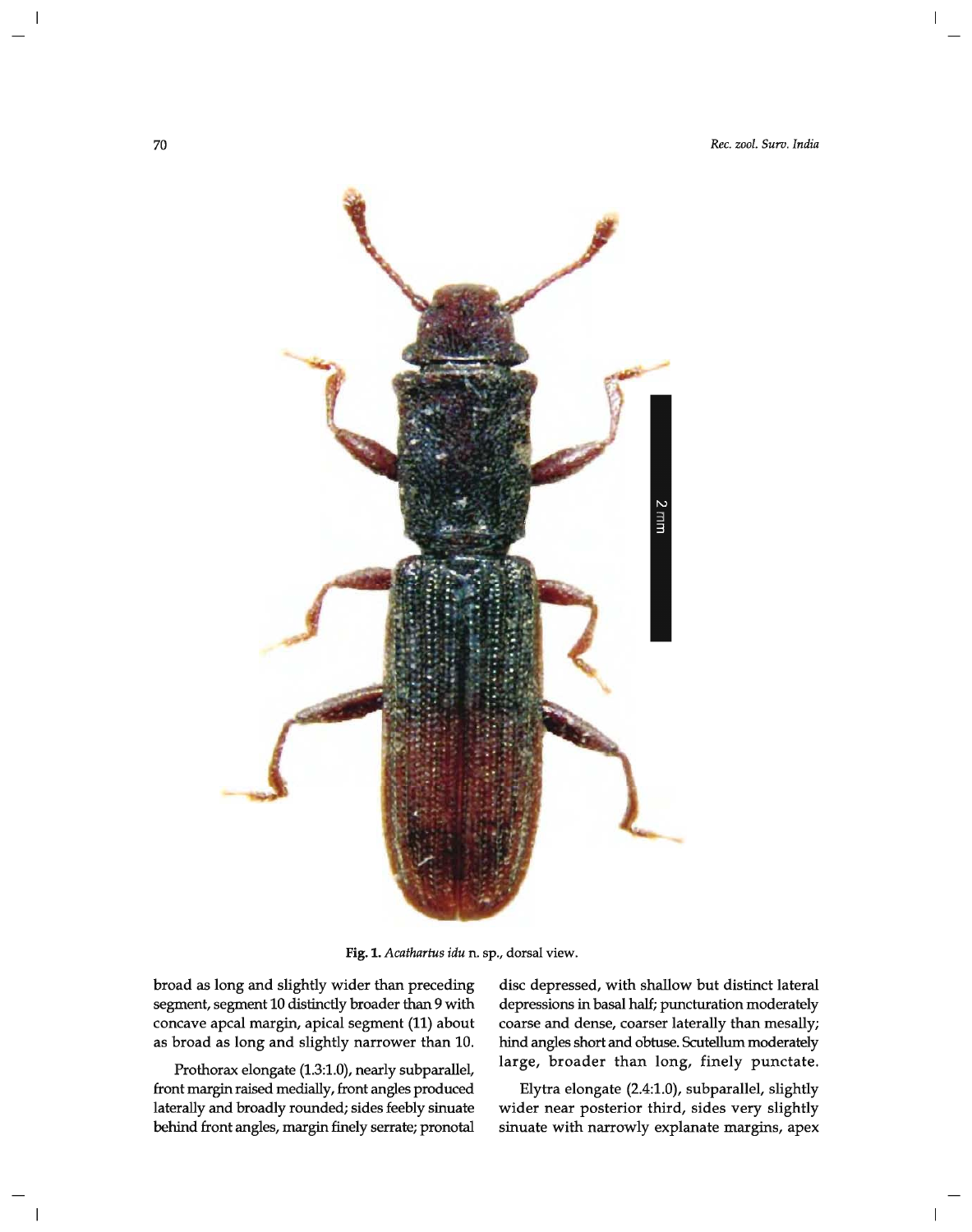rounded, punctures moderaely large and deep; alternate interstices raised, raised interstices with a medial row of posteriorly directed setae and bordered on either side by posteriorly converging setae, pubescence more distinctly visible towards sides than on middle.

On ventral side submentum of head with a large median pit (presumably secondary sexual character of male); prosternum with transverse striations on anterior part. Tarsal segment 3 of legs lobed; hind tibia (male) bent inwards and with row of denticles on apical part of inner side; metafemur with low ridge near middle of inner side.

 $\overline{\phantom{a}}$ 

Aedeagus (Figs. 2, 3) with median lobe rounded to apex and slightly protuded medially, a row of small setae on either side of middle on dorsal surface; parameres elongate, slender, mostly subparallel and slightly widened above apex, no long apical seta, only two short subapical setae on outer side.



Figs. 2-4. *Acathartus idu* n. sp., Male genitalia: 2, Dorsal view of whole; 3, Enlargement to show detail of posterior part; 4, Sternites 8-9, dorsal view.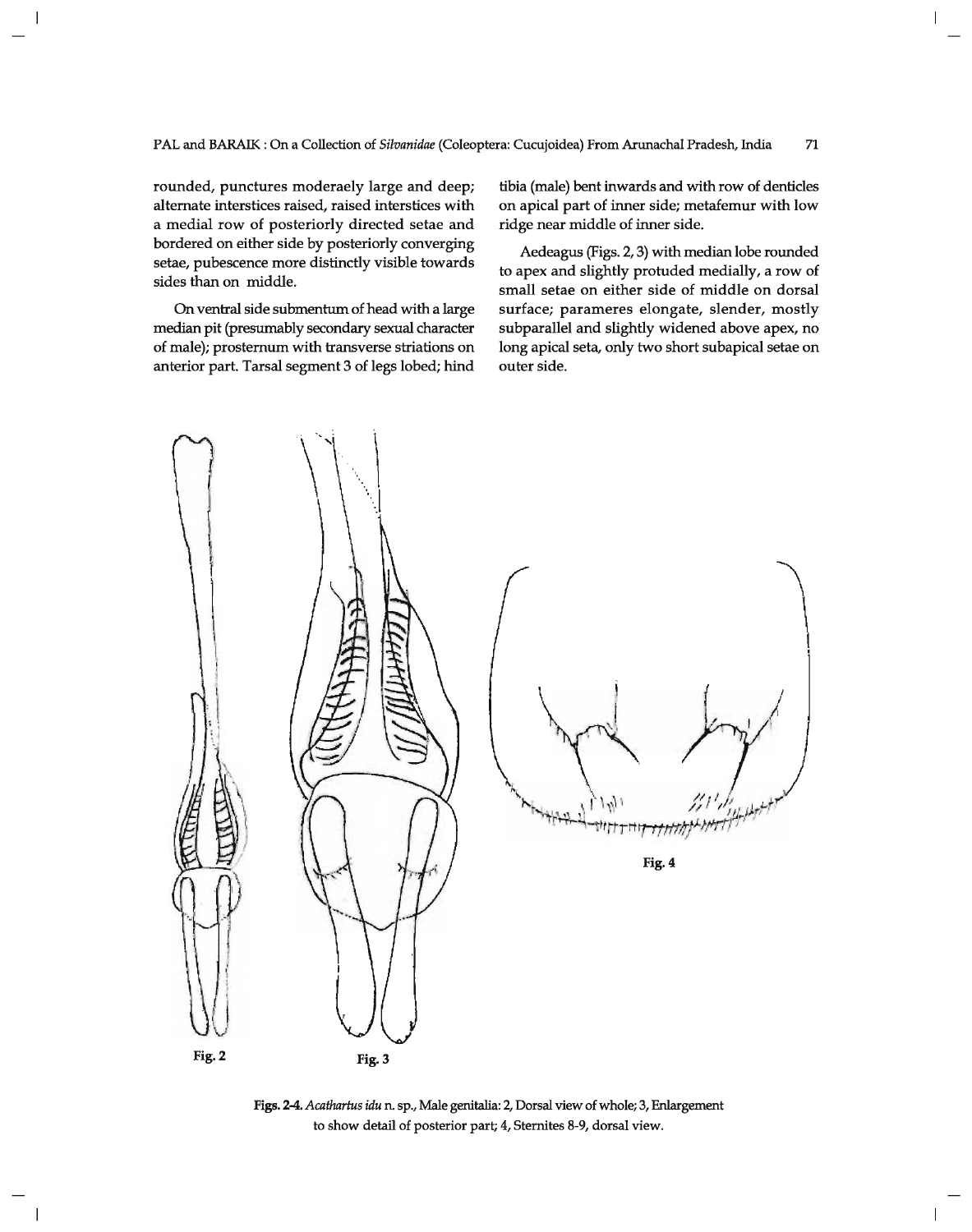*Measurements:* Total length 3.86 mm., width of head across eyes 0.70 mm., length of antenna O.B4mm., length and width of prothorax 1.10 mm. and 0.80 mm., length and width of elytra 2.24 mm. and  $0.87$  mm.

*Holotype* : c!, INDIA: Arunachal Pradesh, Lower Dibang Valley District, Ijingo, Roing, 15.iv.2009, T.K. Pal, *ex.* sweeping vegetation (Zoological Survey of India, Kolkata).

*Etymology:* The species is named after the tribe, *Idu* inhabiting Lower Dibang Valley District from where this species is found.

*Remarks:* The current species is the third species of *Acathartus* Grouvelle, and second one of the genus from India. This species differs from other Indian species, *A. mizoramensis* Pal & Halstead by the sides of prothorax behind anterior angles not weakly undulating, lateral depressions on pronotum are less well marked on basal half and recognisable only close to base, antennal segment 9 slightly transverse. This species shows some resemblances with *A. insignis* Grouvelle [Sumatra] but can be differentiated by the sides of prothorax feebly bisinuate behind anterior angles and not straight as in *insignis.* The male genitalia of this species differs from other two species by the slender parameres slightly widened above apex and devoid of long apical seta.

## Genus *Monanus* Sharp

- *1879. Monanus* Sharp, *Trans. Ent. Soc. Lond.,* 2: 85 [Type species: *Monanus crenatus* Sharp].
- *1899. Emporius* Ganglbauer, *Die Kiifer von Mitteleuropa,*  3:429.

*Diagnosis:* Head devoid of fronto-clypeal suture, eyes moderately large and coarsely facetted, temple flattened beneath eye, no transverse line on vertex behind eyes; ll-segmented antenna with 3 segmented club, antennal insertions hidden under projection of frons; mandible with well developed mola and three apical teeth, apical segments of maxillary and labial palpi longer than other segments and fusiform, maxillary lacinia without apical spine; prothorax about as broad as long, side margins with a few setose denticles, front coxae contiguous and front coxal cavities closed behind, sterno-pleural suture extending usually to anterior denticle, mesocoxae contiguous; wing with single anal vein; each elytron with nine rows of strial punctures, alternate uinterstices with single and double rows of pubescence; tarsal segments 2 and 3 of legs strongly lobed below; intercoxal process of first abdominal ventrite broad and its apex slightly rounded, femoral (coxal) lines closed.

### *15. Monanus concinnulus* (Walker)

- *1858. Monanus concinnulus* Walker, *Ann. Mag. Nat. Rist.,*  (3) 2: 207.
- *1867. Silvanus signatus* Frauenfeld, *Verh. Zool. Bot. Ges. Wien,* 17: 438.
- *1874. Cryptamorpha fasciatus* Wollaston, *Entomologist's*  mon. Mag., 10: 169.
- *1876. Cryptamorpha concinnula:* Waterhouse, *Entomologist's*  mon. Mag., 13: 122.
- *1899. Emporius signatus:* Ganglbauer, *Die Kiifer von Mitteleuropa,* 3: 586.
- *1908. Emporius concinnulus:* Grouvelle, *AnnIs. Soc. ent. Fr.,* 77: 489.
- *1912. Monanus* (s. str.) *concinnulus:* Grouvelle, *AnnIs. Soc. ent. Fr.,* 81: 371.
- *1981. Monanus* (s. str.) *concinnulus:* Pal, *Oriental Ins., 15*  (3): 247.

*Diagnosis:* Moderately convex, rather shiny, yellowish- to reddish-brown and with black markings on elytra, covered with short pubescence; eyes shorter than one-third as long as head, temple about as long as 1.5 eye facets and its outer apical angle slightly pointed, antenna shorter than head and prothorax together, puncturation on vertex coarse and dense; quadrate prothorax slightly rounded anteriorly, side margin with about ten small and blunt denticles and each denticle bear an anteriorly directed seta, puncturation on pronotum almost similar to that of vertex of head; elytra shorter than twice as long as broad, side margins almost uniformly curved, a transverse black spot near middle and that extends towards apex along suture, punctures large. Length- 2.00- 2.30mm.

*Material:* 18 ex. INDIA: Arunachal Pradesh, W. Siang Distt., Nilok, 10 km. O-Likabali, 1 ex., 14.iii.1989, *ex.* haystack; Lohit Distt., Digaru, 19 km. O-Tezu, 1 ex., 22.ii.1990, T.K. Pal, *ex.* haystack; L. Dibang Valley Distt., Shantipur, 2 ex., 5.iv.2009, T.K. Pal, *ex.* haystack; Kankong, 14 ex., 12.iv.2009, T.K. Pal, *ex.* haystack.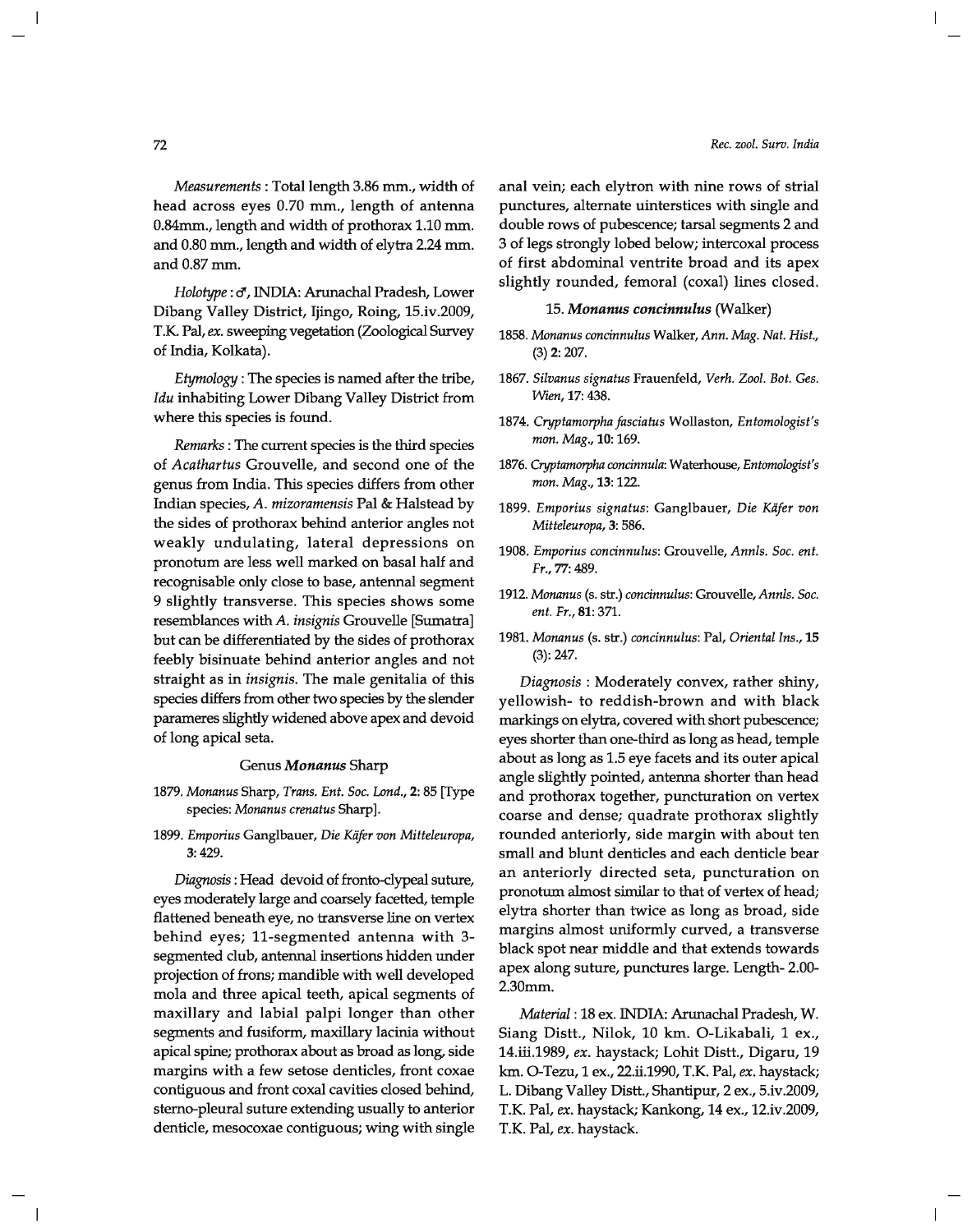*Distribution:* INDIA: Arunachal Pradesh (new record), Nagaland, Manipur, Meghalaya, Mizoram. Tripura, Sikkim, West Bengal, Bihar, Uttar Pradesh, Uttarakhand, Delhi, Tamil Nadu, Karnataka, Andaman Is.

*Elsewhere:* Outside India this species is widely distributed in both the Old and New Worlds.

#### Subfamily PSAMMOECINAE

Genus *Psammoecus* Latreille

- *1829. Psammoechus* Latreille, *Cuv. Regne Anim.* ed. 2, 5: *135 [Type* species: *Dermestes bipunctatus* (Fabricius)].
- *1830. Crypta* Stephen, *Illustration of British Entomology: Mandibulata,* 3: 103.
- *1846. Psammoecus:* Erichson, *Naturgeschichte der Insekten Deutschlands* 1, Coleoptera, 3: 329.

*Diagnosis:* Elongate, slightly ovoid; head with fronto-clypeal suture, two lateral longitudinal striae on vertex originating near bases of antennae, eyes small to moderately large and coarsely facetted, temple may or may not extend beneath eye, transverse impressed line on vertex behind eyes, 11-segmented antenna with no distinguishable club, antennal insertions somewhat dorso-Iateral, mandible with large basal mandibular cavity and three apical teeth, apical segments of both maxillary and labial palpi securiform or transverse, maxillary lacinia without apical spine; prothorax usually transverse, side margins with more or less prominent denticles, front coxae contiguous and coxal cavities closed behind, apical margin of prosternal process little sinuate, sterno-pleural suture extending to lateral margin; wing with single anal vein; each elytron with 10 rows of strial punctures; tarsal segments 1-3 of legs lobed below; intercoxal process of first abdominal ventrite broad and its apical margin broadly pointed, femoral lines almost marginal striae of hind coxal cavities.

#### *16. Psammoecus harmandi* Grouvelle

- *1912. Psammoeeus harmandi* Grouvelle, *Bull. Mus. Paris,*  28: 413.
- *1985. Psammoeeus harmandi:* Pal, *Rec. zool. Surv. India, Dcc. Pap.,* 71: 19.

*Diagnosis:* Elongate-ovoid, moderately convex, slightly shiny, yellowish- to reddish-brown with blackish spots on elytra and antennal segments 9 and 10 blackish, covered with moderately long pubescence; eyes shorter than half of length of head, temple moderately long and slightly flattened beneath eye, antenna long and slender, scape moderately large and about twice as long as broad, segments 3 to 7 longer than pedicel, segments 8 to 11 slightly wider than segment 7, segment 11 elongate and slightly acuminate at apex, puncturation on vertex coarse and dense; prothorax transverse, anteriorly about as wide as head across eyes, front margin and side margins slightly rounded, side margin with six minute teeth, puncturation on pronotum almost similar to that of vertex of head; elytra about one and a half times as long as broad, widest near middle, punctures moderately large, interstices narrower than punctures, a more or less rounded blackish spot on each elytron near middle and a somewhat rounded sutural spot behind them. Length - 3.0 mm.

*Material:* 11 ex. INDIA: Arunachal Pradesh, W. Kameng Distt., Sera Vill., 2250 m., 7 km. O-Bomdila, 8 ex., 18.xi.1990, T.K. Pal, *ex.* haystack; Changlang Distt.,3 mile M.V. Road, 2 ex., 5.iii.1990, T.K. Pal, *ex.* vegetable debris; Tirap Distt., Kheti, 10 km. 0- Khonsa, 1 ex., 13.iii. 1990, T.K. Pal, *ex.* vegetable debris;

*Distribution* : INDIA: Arunachal Pradesh, Nagaland, West Bengal, Sikkim.

*Elsewhere:* Nepal.

#### *17. Psammoecus trilochana* Pal

*1985. Psammoeeus trilochana* Pal, *Rec. zool. Surv. India, Dcc. Pap.,* 71: 29.

*Diagnosis:* Elongate-oval, moderately convex, slightly shiny, yellowish-brown, blackish spots on elytra and antennal segments 9 and 10 blackish, covered with moderately long and semierect pubescence; eyes slightly longer than one-third as long as head, temple moderately long and slightly flattened beneath eye, antenna long and slender, scape little longer than twice as long as broad, segments 3- 7 longer than pedicel, segments 8-11 slightly wider than 7, segments 8 and 9 slightly elongate and segment 10 about as broad as long, segment 11 elongate and acuminate at apex, puncturation on vertex coarse and dense; prothorax about as broad as long and narrower posteriorly, anterior margin rounded and with a few small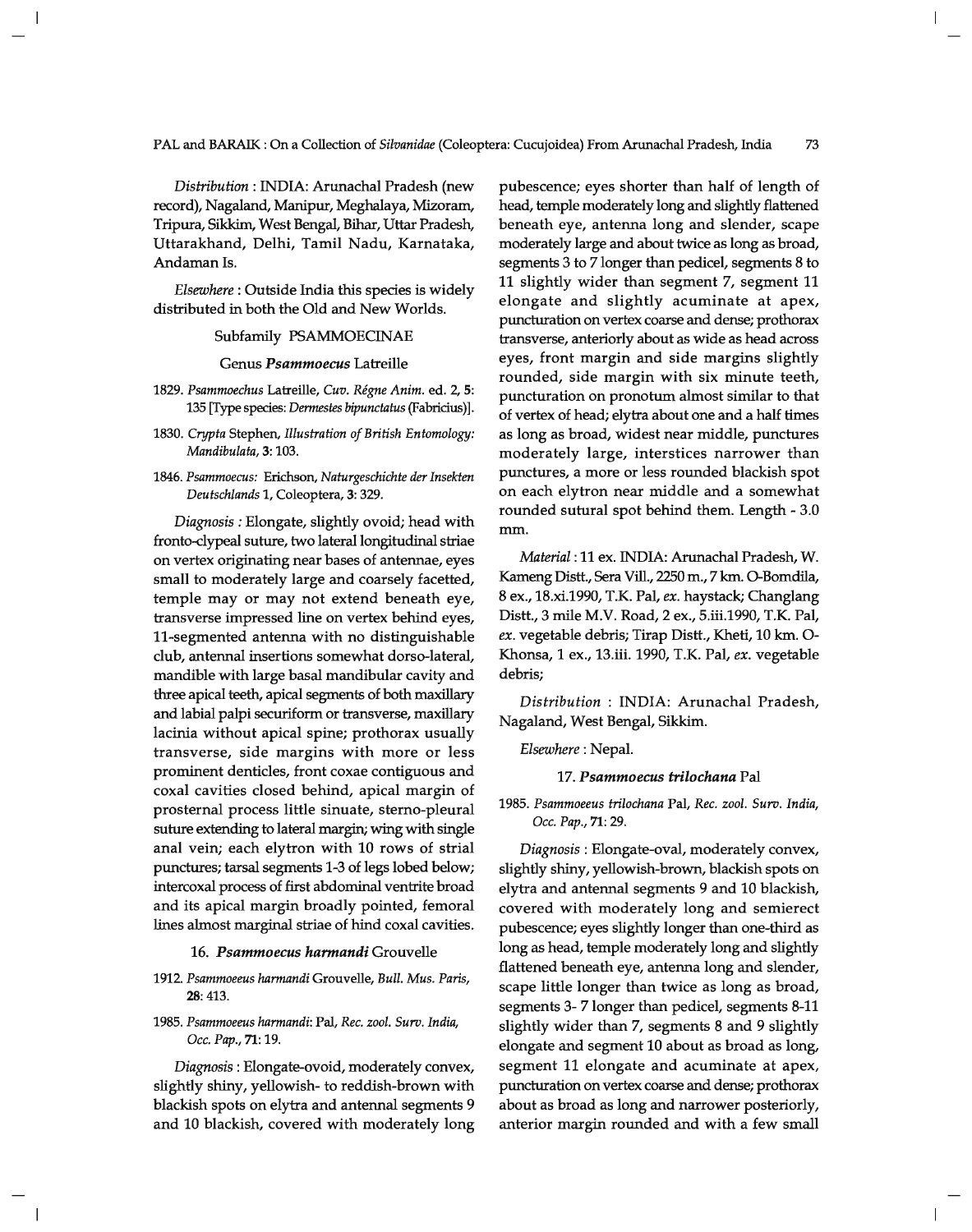denticles, side margin slightly sinuate at posterior half and with seven moderately large teeth, teeth about as broad as long and somewhat blunt, anterior and posterior angles obtuse and bearing teeth, puncturation on pronotum almost similar to that of vertex of head; elytra slightly less than one and a half times as long as broad, ovoid, punctures large and interstices narrower than punctures, lateral margin with longer and almost erect setae, a somewhat oblique blackish spot on each elytron near middle with extension along suture. Length-3.1mm.

*Material:* 28 ex. INDIA: Arunachal Pradesh, W. Kameng Distt., Kakaling, Bomdila, 2311 m., 7 ex., 26.ix.2004, T.K. Pal, *ex.* beating bush; Gandhi Colony, Bomdila, 21 ex., 27.ix.2004, T.K. Pal, *ex.*  beating bush.

*Distribution:* INDIA: Arunachal Pradesh (new record), Nagaland, Himachal Pradesh.

*Elsewhere:* Nepal.

*18. Psammoecus simoni* Grouvelle

- *1892. Psammoecus simonis* Grouvelle, *AnnIs. Soc. ent. Fr.,*  61: 288.
- *1908. Psammoecus simoni:* Grouvelle, *AnnIs. Soc. ent. Fr.,*  77: 476.
- *1985. Psammoecus simoni:* Pal, *Rec. zool. 5uv. India, Dcc. Pap.,* 71: 31.

*Diagnosis:* Elongate-ovoid, moderately convex, slightly shiny, yellowish-brown with two transverse blackish spots on elytra, two large blackish spots near humeral angles, transverse spots and humeral spots connected by sutural blackish band; large round eyes slightly shorter than half as long as head, apical part of antennal segment 6 and segments 7-10 blackish, body covered with moderately long and semierect pubescence; eyes slightly shorter than half as long as head, , temple short and slightly flattened beneath eye; antenna long and slender, scape to segment 7 more or less elongate, segments 8-10 as broad as long or slightly transverse, segment 11 elongate and acuminate apically; prothorax transverse, convex, narrowed behind middle, anterior margin rounded, lateral margin outwardly curved and with six more or less distinct teeth, posterior three teeth longer than others, transverse prebasal impression on pronotum well marked; elytra about 1.5x as long as broad, ovoid and widest near middle, strial punctures moderately large and rounded, interstices about as broad as rows of punctures. Length- 2.5 mm.

*Material:* 1 ex. INDIA: Arunachal Pradesh, Lohit Distt. (currently Anjaw Distt.), Yatong, 25 km. O-Hayuliang, 1 ex., 25.ii.1990, T.K. Pal, *ex.*  haystack;

*Distribution:* INDIA: Arunachal Pradesh (new record), West Bengal.

*Elsewhere* : Sri Lanka; Malaysia; Indonesia; Philippines; Seychelles; Madagascar.

*19. Psammoecus trimaculatus* Motschulsky

- *1858. Psammoecus trimaculatus* Motschulsky , *Etud. Ent.,*  7:45.
- *1859.?Cucujus incommodus* Walker, *Ann. Mag. Nat. Rist.*  (3) 3: 53.
- *1876. Psammoecus trimaculatus:* Waterhouse, *Entomologist's*  mon. Mag., 13: 124.
- *1876. Telephanus cruciger* Waterhouse, *Entomologist's*  mon. Mag., 13: 125.
- *1906. Psammoecus trimaculatus:* Grouvelle, *AnnIs. Soc. ent. Fr.* 75: 125.
- *1908. Psammoecus trimaculatus:* Grouvelle, *AnnIs. Soc. ent. Fr.,* 77: 406.
- *1985. Psammoecus trimaculatus:* Pal, *Rec. Zoo. 5urv. India, Dcc.Pap.* 71: 41.

*Diagnosis:* Elongate-oval, moderately convex, slightly shiny, yellowish-brown with blackish spots on elytra and antennal segments 7-10 blackish, elytra covered with moderately long pubescence; eyes slightly shorter than half as long as head, temple short and slightly flattened beneath eye, antenna long and slender, scape moderately large and elongate, segments 2-6 shorter, subequal and elongate, segments 7-11 slightly wider than segment 6, segment 7 slightly elongate, segments 8-10 about as broad as long or slightly transverse, segment 11 elongate and acuminate apically; prothorax transverse, anterior margin narrower than head across eyes, front margin and side margins feebly rounded, side margin with six or seven teeth of variable length, longest tooth in posterior half, slightly elongate and blunt apically; puncturation on pronotum coarse and dense, disc setose; elytra shorter than one and a half times as long as broad, widest near middle, punctures moderately large,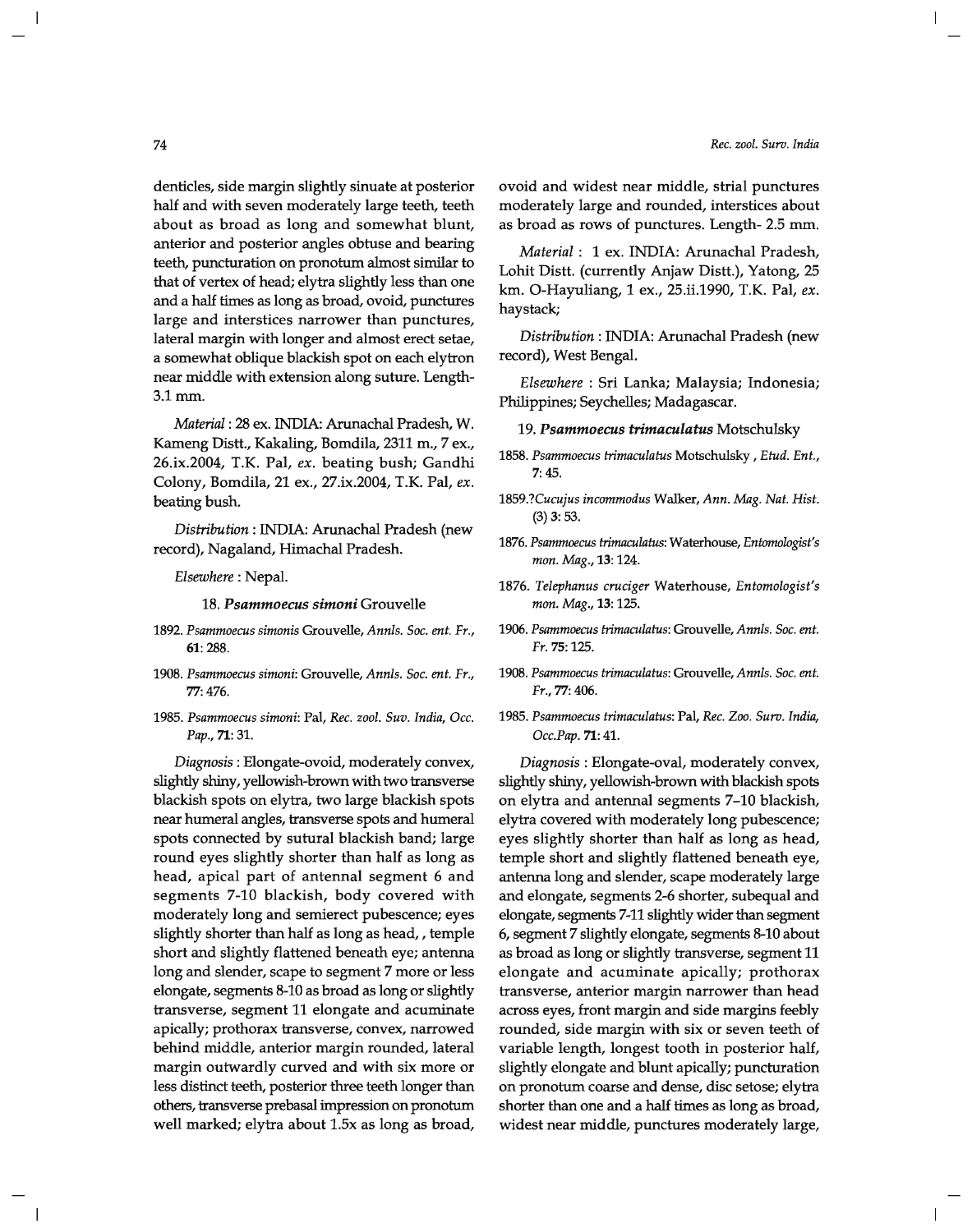interstices about as wide as or wider than punctures, a more or less rounded blackish spot on each elytron in posterior half and a longitudinal sutural spot present behind them. Length- 2.5 mm.

*Material:* 36 ex. INDIA: Arunachal Pradesh, W. Siang Distt., Nilok 10 km. O-Likabali, 4 ex., 14.iii.1989, T.K. Pal, T.K. Pal, *ex.* haystack; Malinithan Forest, 4 km. O-Likabali, 1 ex., 16.iii.1989, T.K. Pal, *ex.* haystack; E. Siang Distt., 6 km.O-Pasighat, 14 ex., 16.ii.1989, T.K. Pal, *ex.*  haystack; Lohit Distt. (currently Anjaw Distt.), Nara, 14 km. O-Hayuliang, 1 ex., 26.ii.1990, T.K. Pal, *ex.* haystack; Tirap Distt., Namsangmukh, 10 km. O-Deomali, 1 ex., 18.iii. 1990, T.K. Pal, *ex.*  vegetable debris; W. Kameng Distt., Gandhi Colony, Bomdila, 1 ex., 27.ix.2004, T.K. Pal, *ex.* beating bush; L. Dibang Valley Distt., Shantipur, 6 ex., 5.iv.2009, T.K. Pal, *ex.* haystack; Kankong, 5 ex., 12.iv.2009, T.K. Pal, *ex.* haystack; Mayu, Roing, 3 ex., 6.iv.2009, T.K. Pal, *ex.* haystack.

*Distribution:* INDIA: Arunachal Pradesh, Assam, Nagaland, Manipur, Mizoram, Meghalaya, Sikkim, West Bengal, Jharkhand, Orissa, Uttarakhand, Uttar Pradesh, Jammu & Kashmir, Delhi, Karnataka, Tamil Nadu, Kerala, Andaman Is.

*Elsewhere:* Nepal; Bhutan; Sri Lanka; Myanmar; Malaysia; Japan; Madagascar.

## Subfamily CRYPTAMORPHINAE

#### Genus *Cryptamorpha* Wollaston

- *1854. Cryptamorpha* Wollaston, *Insecta Maderensia* : 156 [Type-species: *Cryptamorpha musae* Wollaston =  $desjardinsi$  (Guérin-Meneville)].
- *1859. Pseudophanus* Leconte, *Proc. Acad. Philadelphia: 84.*
- *1867. Parabrontes* Redtenbacher, *Reise Novara Zool.* 2: 40.

*Diagnosis:* Elongated, subparallel; head with fronto-clypeal suture, two longitudinal grooves present on lateral sides and often united, additional longitudinal impressed lines originating from lateral grooves and extending posteriorly to outer margin, eyes usually large and coarsely facetted, temple slightly flattened beneath eye, no transverse impressed line on vertex behind eyes, ll-segmented antenna with no distinguishable club, antennal insertions partly hidden under projection of frons, anterior part of gular region with a transverse groove, mandible with a large basal mandibular cavity, right mandible with 3 and left mandible with 2 apical teeth, apical segments of maxillary and labial palpi elongated and fusiform, maxillary lacinia without apical spine; prothorax elongated to transverse, front coxae contiguous and coxal cavities closed behind, apical margin of prosternal process little sinuate, sterno-pleural suture extending to lateral margin; mesocoxae contiguous; wing with 5 anal veins; each elytron with ten rows of strial punctures and a scutellary striole ; tarsal segments 1 and 2 of leg slightly lobed below, segment 3 bilobed; intercoxal process of abdominal ventrite 1 narrow and its apical margin slightly rounded, coxal lines almost marginal striae of hind coxal cavities, ventrites 2-5 shorter than 1 and subequal.

## *20. Cryptamorpha foveicollis* n. sp.

General appearance (Fig. 5) elongate, moderately depressed, deeply foveate pronotum, yellowish-brown, with paired blackish spots on posterior half of elytra, dorsal surface punctate and finely pubescent.

Exposed part of head broader than long; eyes moderately large, about one-third as long as head; longitudinal grooves on vertex of head unite posteriorly and V-shaped, an additional longitudinal impressed line from anterior part of longitudinal groove extending posterad towards outer margin of head below eye, vertex of head impunctate and virtually glabrous; dypeus situated at a lower level than that of frons, impunctatesetose. Antenna long, slender, slightly shorter than length of elytra, scape moderately large, pedicel shorter and narrower than scape, segment 3 slightly longer and wider than pedicel; segments 4 and 5 longer and broader than 3, apices characteristically widened inwardly appearing somewhat lobulate; segments 6-9 shorter and subequal, segments lO-II slightly wider than 9, segment 11 about 1.5x as long as 10 and acuminate at apex.

Prothorax slightly elongate (1.2:1.0), convex, sides arcuate, widest slightly beneath middle, front margin slightly emarginate; disc of pronotum with a deeply excavate, cup-shaped, slightly transverse fovea, apical margin of fovea tri-notched; puncturation on pronotum moderately coarse and dense, finely setose; sides finely margined, transverse impressed line on base of pronotum distinct. Scutellum moderately large, transverse, with a transverse impression and sparse pubescence.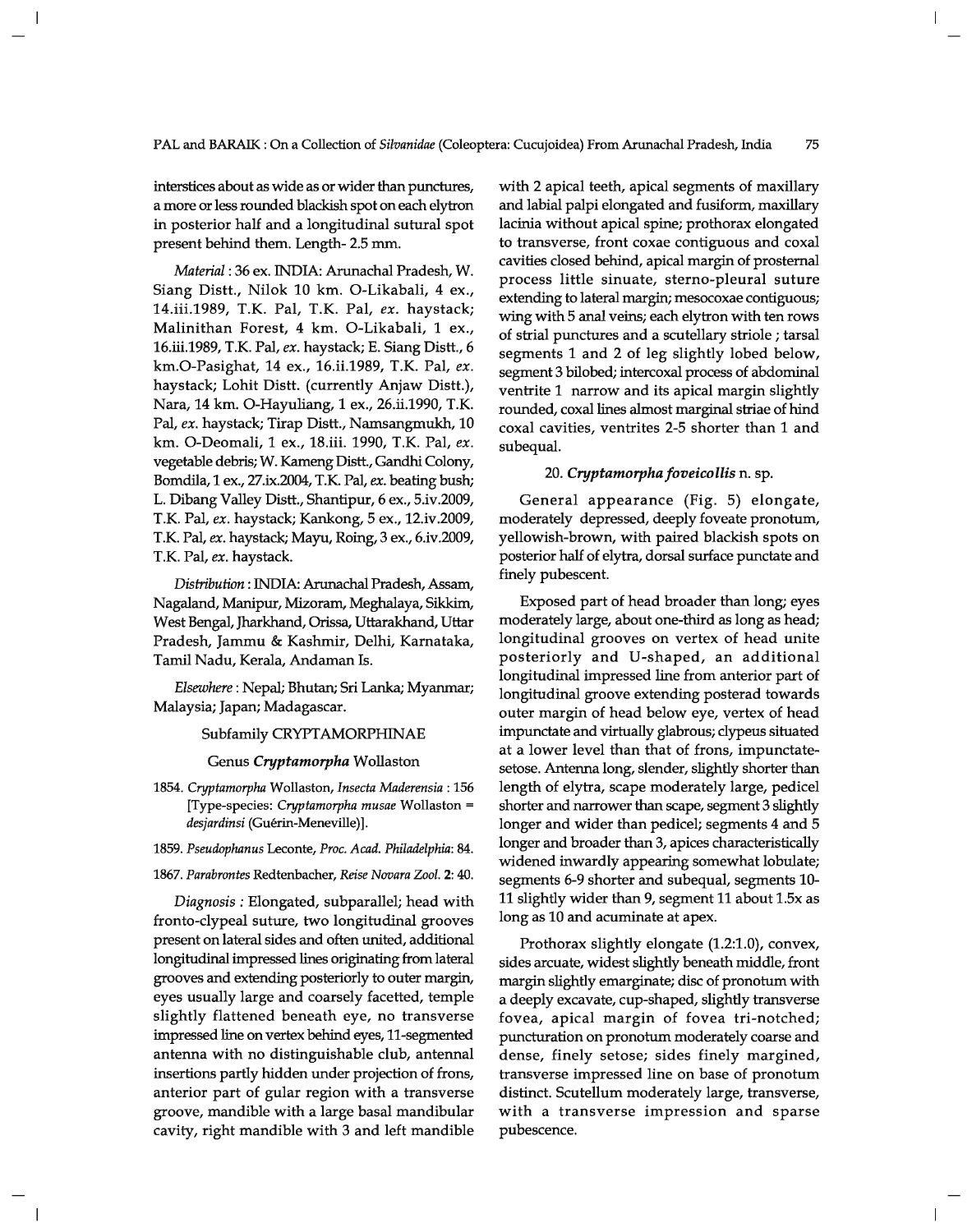

Fig. 5. *Cryptamorpha foveicollis* n. sp., dorsal view.

Elytra more than twice as long as broad (2.2:1.0), somewhat parallel-sided and slightly widened behind middle, lateral margins slightly wavy and not explanate, apex separately rounded and forming a notch; scutellary striole short and consists of 7- 8 punctures, punctures on rows deep and large, interstices distinctly narrower than rows of punctures, finely setose, an ovoid blackish spot on

either elytron near posterior third, surural line behind ovoid spots with an elongated darker area. Ventral side with finer punctures.

Aedeagus (Fig. 6): median lobe broad with acuminate apex; parameres broadly elongate, fusiform, slightly broadened medially, with a few apical setae and a few shorter setae on outer margin near middle at broadest part.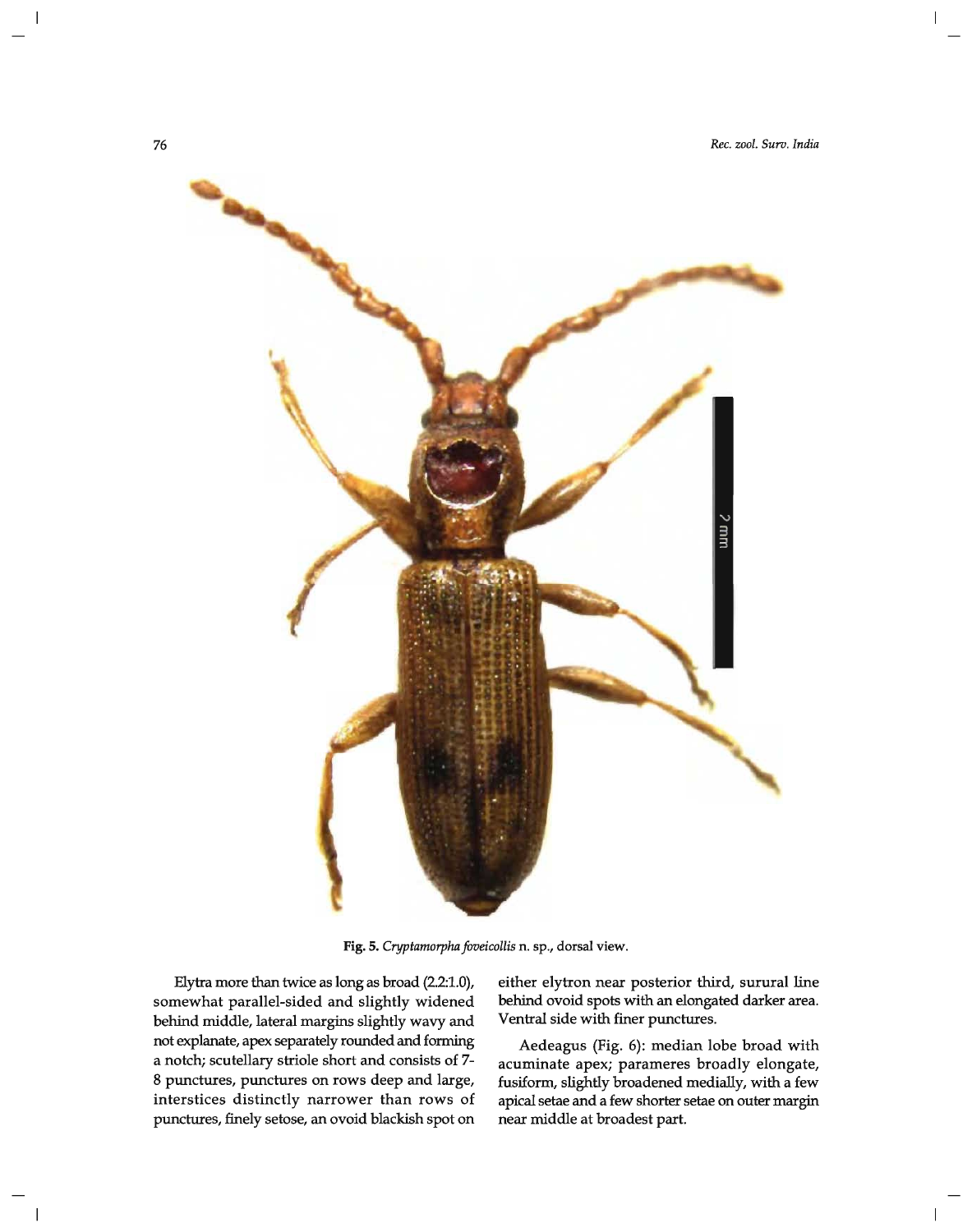

Fig. 6. *Cryptamorpha foveicollis* n. sp., Male genitalia, dorsal view.

*Measurements*: Total length 4.26 mm., width of head across eyes 0.80 mm., length of antenna 2.58 mm., length and width of prothorax  $1.08$  mm. and  $0.92$  mm., length and width of elytra 2.70 mm. and 1.26 mm.

HOLOTYPE : J, INDIA: Arunachal Pradesh, West Kameng District, Gandhi Colony, Bomdila, 27.ix.2004, T.K. Pal, *ex.* beating bush (Zoological Survey of India, Kolkata).

*Etymology:* The species name refers to the largedeep fovea on the pronotal disc of the species.

*Remarks:* This species is distinctly different from all other described species of *Cryptamorpha* in having a large excavated pronotum; characteristically widened apices of antennal segments 4 and 5 are also not seen in other species. The aedeagus shows some resemblances with that of C. *kaszabi* Pal & Sengupta in the shape of median lobe and parameres. But apex of median lobe elongated and more acuminate, and parameres are broadly elongate and broadened medially in this species.

### Subfamily ULEIOTINAE

#### Genus *Uleiota* Latreille

- *1796. UZeiota* Latreille, *Precis des, caracteres generiques des Insectes disposes dans un orde naturel: 46.*
- *1801. Brontes* Fabricius, *Systema eleutheratorum,* 2: 97.
- 1804. Uleiota : Latreille, Histoire Naturelle, générale et *particuliere, des crustaces et des Insectes,* 11: 257.
- *1854. Brontes* : Latreille, *Histoire Naturelle des Insektes, 2:*  408.
- *1858. Brontes* : Redtenbacher, *Fauna Austriaca- Die Kafer,*  ed. 2: 353.
- *1879. Hyliota* : Reitter, *Verh. Zoo1. bot. Ges. Wien,* 29: 80.
- *1885-86. Hyliota* : Reitter, *Francique Guillebeau* : *Tableaux Analytiques Determiner les Coleopteres europeins, 1:*  8.
- *1888. Hyleota* : Seidlitz, *Fauna Baltica, ed.* 2: Gatt p. 55.
- 1899. *Uleiota: Ganglbauer, Die Käfer von Mitteleuopa*, 3: 592.
- 1911. *UZeiota:* Reitter, *Fauna Germanica,* 3: 48.
- 1984. *UZeiota:* Pal, Sengupta & Crowson, *Oriental Ins.,*  18: 217.

*Diagnosis:* Elongate, flat, with long antennae; head broader than long, without fronto-dypeal suture, eyes moderately large, temple flattened beneath eye and shelf-like, transverse impressed line on vertex behind eyes; antenna long, slender and filiform, ll-segmented, antennal insertions partly hidden under projection of frons; mandible with a large basal mandibular cavity and three apical teeth partly exposed and its outer margin with elongated discal area, maxillary lacinia without apical spine, apical segment of maxillary palpi elongate-fisiform, apical segment of labial palpi somewhat securiform; prothorax transverse, lateral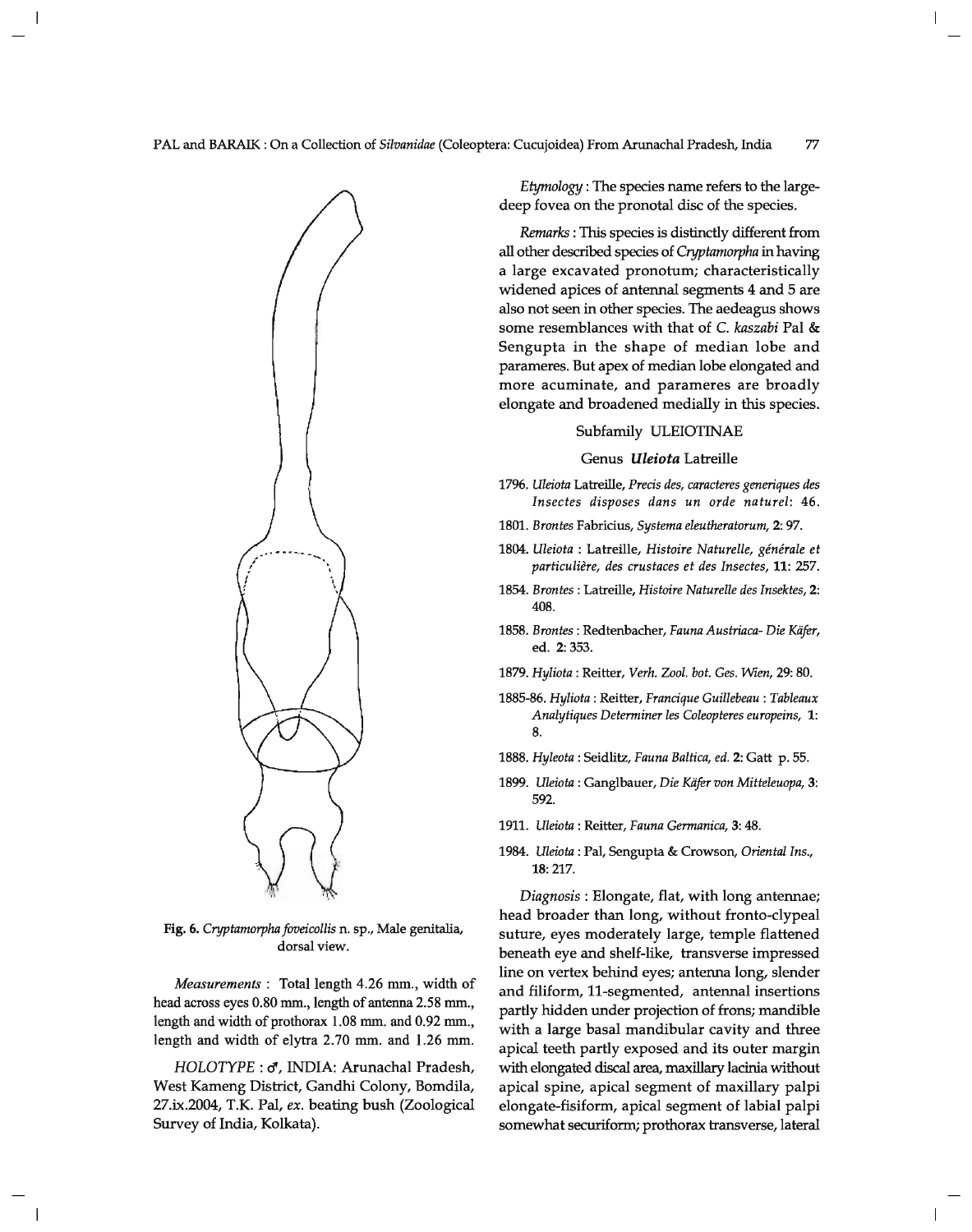#### *Rec. zool. Surv. India*

margins finely or distinctly dentate, pronotum flat and usually with lateral carinae; front coxal cavities open, coxae widely separated, prosternal process broad, sterno-pleural suture extending to lateral margin; mesocoxae widely separated and hind coxae slightly closer than mesocoxae; wing with three anal veins; each elytron with 9 rows of strial punctures, without scutellary striole; tarsi simple; intercoxal process of first abdominal ventrite broad at base, slightly narrowed and broadly rounded at apex, coxal lines almost marginal striae of hind coxae, a pair of small glandular cavity-like structure present behind hind coxal cavities.

#### *20. Uleiota spinicollis* (Gory)

- *1829-44. Brontes spinicollis* Gory: **In** Guerin-Meneville, *Iconographie du Regne Animal de* G. *Cuvier. Insectes:*  205.
- *1877. Hyliota atrata* Reitter, *Mitt. Munch. Ent. Ver.,* 1: 427.
- *1901. Hyliota spinicollis:* Arrow, *Trans. Ent. Soc. Lond.,*  1901: 596.
- *1984. Weiota spinicollis:* Pal, Sengupta & Crowson, *Oriental Ins.,* 18: 219.

*Diagnosis* : Broadly elongate, rather parallelsided, markedly flattened, dark brown, sides of prothorax with large and distinct teeth; head broader than long, eyes shortr than one-third as long as head, temple about as long as 4-5 eye facets and its tip broad, an elongated oval area on vertex encircled by a well marked depression, puncturation on vertex coarse and dense; antenna long and slender, slightly shorter than body length; prothorax broader than long, front margin straight and sloped downward near extremities, lateral margin with five distinct teeth, anterior tooth distinctly elongate and other teeth less so, pronotal disc with two shallow median and two lateral depressions, puncturation on pronotum slightly coarserc than vertex of head; elytra more than twice as long as broad, parallel-sided with margins slightly wavy, punctures deep and large,  $7<sup>th</sup>$ interstice strongly carinate and extending almost up to apex. Length- 9.3 mm.

*Material:* 2 ex. INDIA: Arunachal Pradesh, L. Subansiri Distt. (currently Papum Pare distt.), Chimpu, Itanagar, 1 ex., 27.v.1992, T.K. Pal, *ex.*  under bark; Lohit Distt., Lathaw, 14 km. O-Namsai, 1 ex., 1.iii.1990, T.K. Pal, *ex.* under bark.

*Distribution* : INDIA: Arunachal Pradesh, Nagaland, Meghalaya, West Bengal.

*Elsewhere:* Myanmar; Indonesia (Java).

- *22. Uleiota alticola* Pal, Sengupta & Crowson
- *1984. Weiota alticola:* Pal, Sengupta & Crowson, *Oriental Ins.,* 18: 221.

*Diagnosis:* Elongated, parallel-sided, dorsally flattened, little shiny, covered with short pubescence; head broader than long, eyes shorter than one-third as long as head, temple about as long as four eye facets and its outer apical angle broad, a short longitudinal depression near base of antenna; antenna long, slender, about as long the body; puncturation on vertex moderately coarse and dense; prothorax broader than long, widest near anterior margin and slightly narrower posteriorly, anterior margin slightly sloped near extremities, lateral margin almost straight with lO-II denticles, tip of denticles somewhat pointed, pronotum flat with shallow lateral depressions, puncturation on pronotum almost similar to that of vertex of head; elytra more than twice as long as broad, nearly parallel-sided, punctures deep and large, interstices narrower than rows of punctures, alternate interstices slightly wider and narrower, 7<sup>th</sup> interstice strongly carinate. Length-5.12mm.

*Material:* 31 ex. INDIA: Arunachal Pradesh, L. Subansiri Distt., Hapoli, Ziro, 1 ex., 18.ix. 1988, T.K. Pal, *ex.* under bark; Chimpu, Itanagar (currently Papum Pare Distt.), 1 ex., 3.vii.199l, T.K. Pal; *ex.*  under bark; W. Siang Distt., Malinithan Forest, 2 km. O-Likabali, 1 ex., 15.iii.1989, T.K. Pal, *ex.* under bark; Doke, 12 km. O-Basar, 13 ex., 8.iii.1989, T.K. Pal, *ex.* banana leaf sheath; Sododoke, 24 km. 0- Basar, 1 ex., 10.iii.1989, T.K. Pal, *ex.* under bark; Darak, 10 km. O-Basar, 4 ex., 19.iii.1989, T.K. Pal, *ex.* under bark; Kamki, 16 km. O-Along, 1 ex., 4.iii.1989, T.K. Pal, *ex.* under bark; E. Siang Distt., Gette, 14 km. O-Yingkiong, 3 ex., 1.iii.1989, T.K. Pal, *ex.* under bark; W. Kameng Distt., Tippi, 163 m., 2 ex., 22.ix.2004, T.K. Pal, *ex.* under bark; L Dibang Valley Distt., Hunli, 1250 m., 2 ex., 21.ix.199l, T.K. Pal, *ex.* under bark; Sally Lake, Roing,l ex., 4.iv.2009, T.K. Pal, *ex.* under bark; Tirap Distt., Tissa, 14 km. O-Longding, 1 ex., 16.iii.1990, T. K. Pal, *ex.* under bark.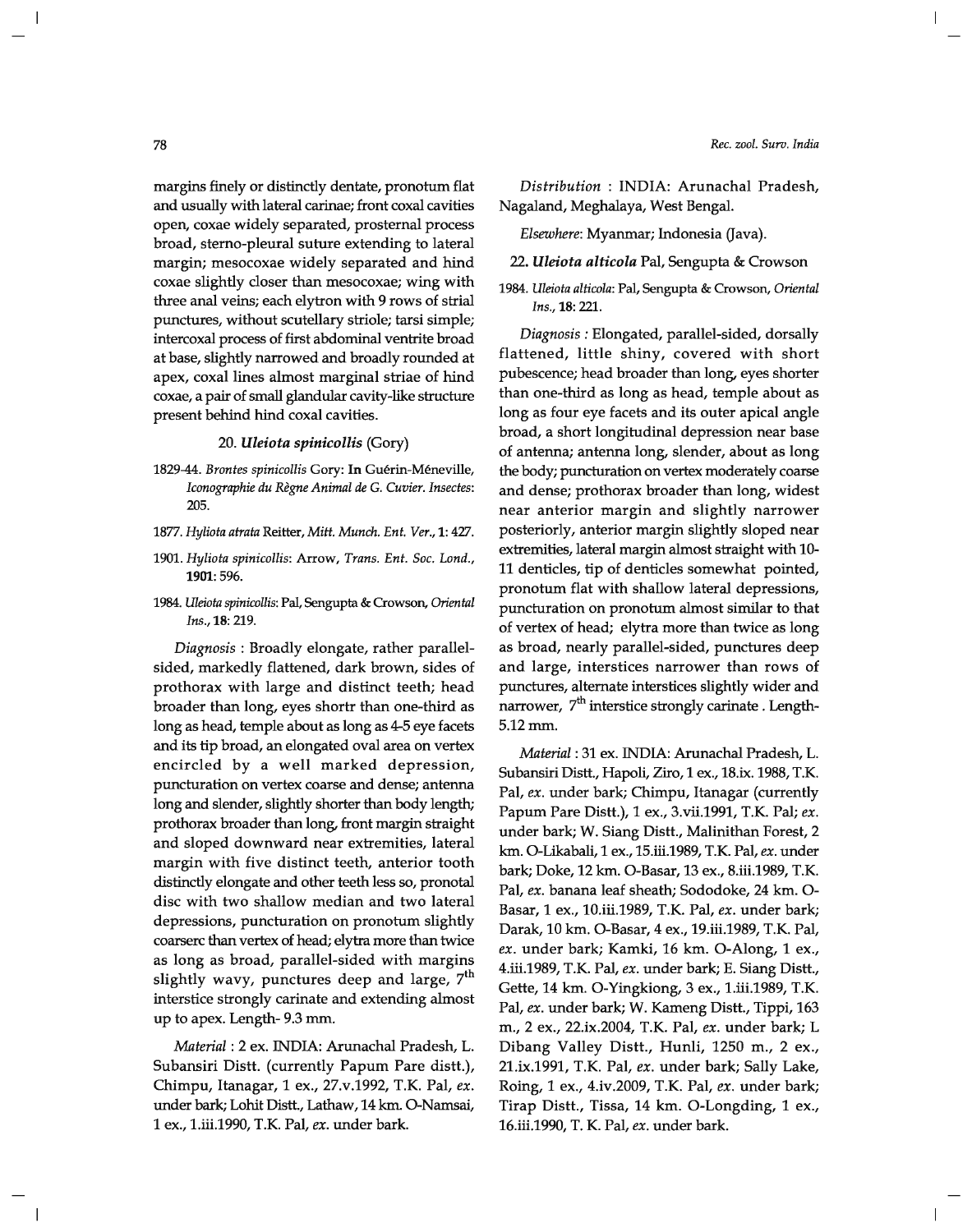*Distribution:* INDIA: Arunachal Pradesh, Nagaland, Meghalaya, West Bengal.

*23. Uleiota puberula* (Reitter)

- *1878. Uliota puberula* Reitter, *Stettin ent. Ztg.,* 39: 316.
- *1888. Hyliota puberula:* Grouvelle, *Ann. Mus. Civ. Stor. Nat. Giacomo Doria,* (2) 6: 625.
- *1984. Uleiota puberula:* Pal, Sengupta & Crowson, *Oriental Ins.,* 18: 223.

*Diagnosis* : Broadly elongate, rather parallelsided, markedly flattened, reddish-brown, covered with short pubescence; head broader than long, eyes about half as long as head, temple shorter than two eye facets and its tip somewhat pointed, puncturation on vertex fine and moderately dense,; antenna long and slender, slightly shorter than body length, scape broadly elongate and wider than other segments, segments 2 and 3 short and subequal, segments 4-11 longer than 3 and subequal; prothorax broader than long, slightly narrower posteriorly, anterior margin straight and slightly sloped near extremities, lateral margin almost straight with 9-10 small denticles, tip of denticles more or less pointed, pronotum flat with prominent sublateral ridges, pronotal disc depressed with well marked depressions near posterior angles, puncturation on pronotum slightly denser than that of vertex of head; elytra more than twice as long as broad, parallel-sided, lateral margins slightly wavy, rows of punctures deep and large, interstices distinctly wider than rows of punctures,  $7<sup>th</sup>$  elytral interstice strongly carinate and extending almost up to apex. Length- 6.0 mm.

*Material:* 10 ex. INDIA: Arunachal Pradesh, L. Subansiri Distt. (currently Papum Pare Distt.), Chimpu, Itanagar, 1 ex., 3.vii. 1991, T.K. Pal, *ex.*  under bark; Tirap Distt., Tissa, 14 km. O-Longding, 2 ex., 16.iii.1990, TK Pal, *ex.* under bark; W. Kameng Distt., Tippi, 163 m., 7 ex., 22.ix.2004, T.K. Pal, *ex.*  under bark.

*Distribution:* INDIA: Arunachal Pradesh (new record), Meghalaya, West Bengal, Jharkhand.

*Elsewhere:* Myanmar.

## KEY TO THE SUBFAMILIES, GENERA AND SPECIES OF SILVANIDAE OF ARUNACHAL PRADESH

- 1. Front coxal cavities externally widely open behind; tarsi simple; antennal scape markedly long, antenna long and filiform; facies parallelsided with dorsal surface markedly flattened. . .............. ULEIOTINAE: *Uleiota* Latreille ..... 2
- Front coxal cavities externally closed behind; tarsi usually lobed, sometimes simple; antennal scape moderately long, if markedly long and somewhat filiform antenna then body ovoid; facies subconvex or ovoid, if flattened and subparallel then antenna distinctly clubbed. ........................................................ 4
- 2. Sides of prothorax with large and distinct teeth; size large, about 9-11 mm. long ........................... . ........................................ *Uleiota spinicollis* (Gory)
- Sides of prothorax with small denticles or serrations; size small, less than 6.5 mm. in length. ............................................................................. 3
- 3. Temple of head long, about as long as 4-5 eye facets and its outer apical angle broad. Pronotum flat with shallow lateral depressions, no ridges.

............... *Uleiota alticola* Pal, Sengupta & Crowson

- Temple of head short, about as long as 1-2 eye facets and its outer apical angle somewhat pointed. Pronotum flat with sublateral ridges. ............................... *Uleiota puberula* (Reitter)
- 4. Head with distinct fronto-clypeal suture and a pair of longitudinal grooves or striae; antennal insertions dorso-Iateral and somewhat exposed, antennal club not distinguishable...................... . ............................................................................. 5
- Head without fronto-clypeal suture and devoid of longitudinal grooves or striae; antennal insertions hidden under projection of frons, antennal club more or less distinct............. ..................... (SILVANINAE) ............................. 9
- 5. Apical segments of labial and maxillary palpi elongated and more or less fusiform; elytra more or less parallel-sided with distinct scutellary striole; a curved transverse groove on anterior part of gular region of head; tarsal segment 3 bilobed and segments 1 and 2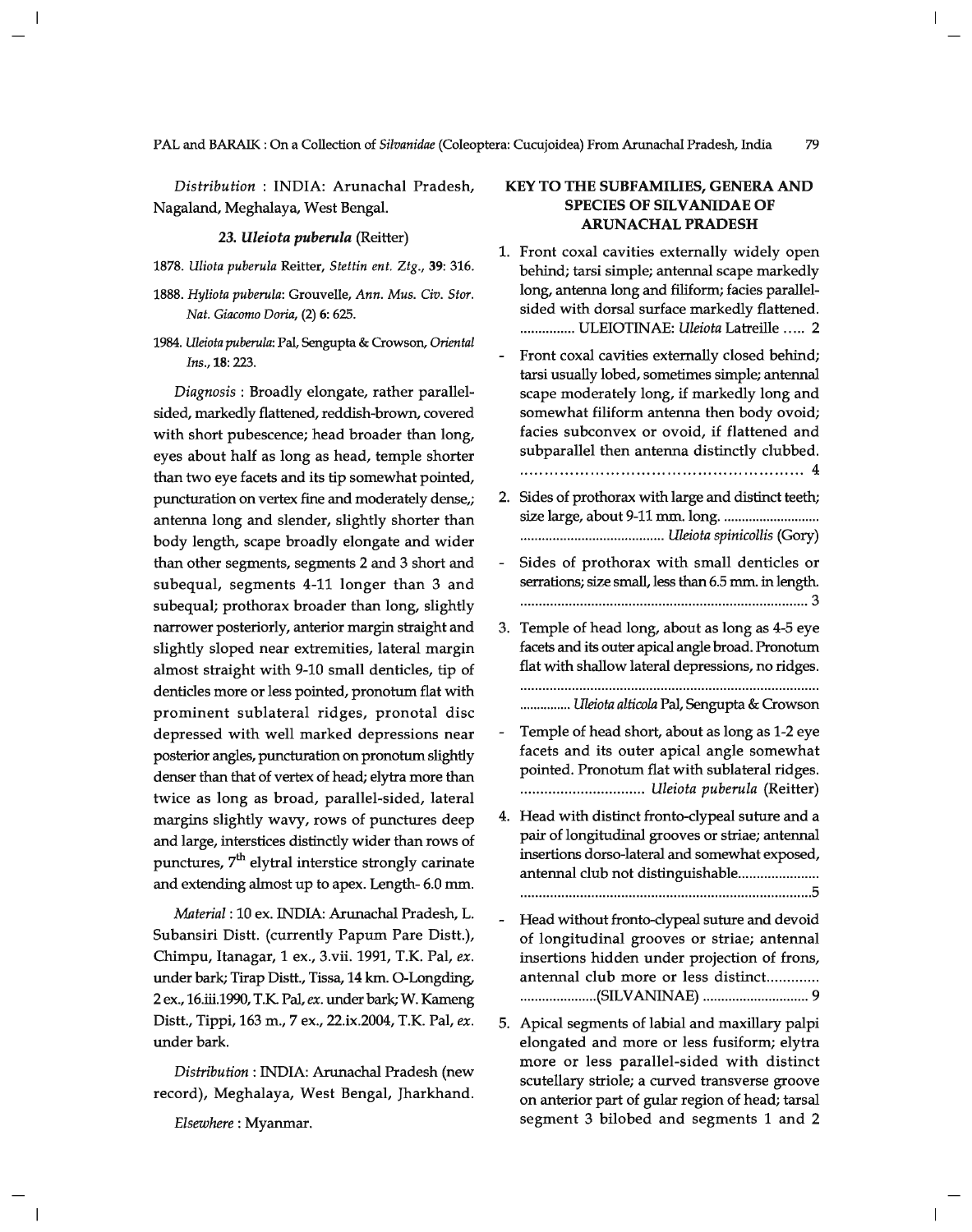unilobed. Sides of pronotum arcuate and disc of pronotum deeply foveolate. . ....................... . (CRYPTAMORPHINAE) .................................. . ....................... *Cryptamorpha foveicollis* Pal, n. sp.

- Apical segments of labial and maxillary palpi securiform or strongly transverse; elytra ovoid and without scutellary striole; head devoid of curved transverse groove on anterior part of gular region; tarsal segment 3 lobed below .... PSAMMOECINAE: *Psammoecus* Latreille .............................................................................. 6
- 6. Antennal segments 9-10 blackish. ........................7
- Antennal segments 7-10 blackish ..................... 8
- 7. Teeth on lateral margin of prothorax minute, indistinct, either broader than long or about as broad as long; sides of prothorax rounded and not sinuate above posterior angles. ................... ........................ *Psammoecus harmandi* Grouvelle
- Teeth on lateral margin of prothorax partly long, distinct and longer than broad; sides of prothorax outwardly curved and slightly sinuate in posterior half .................................................... . ................................... *Psammoecus trilochana* Pal
- 8. Elytral pattern of four light patches on blackish base, two on either side. Two well marked transverse blackish spots near humeral angles of elytra ................................................................ . ............................. *Psammoecus simoni* Grouvelle
- Elytra without pattern of four light regions on blackish base, with three blackish spots on yellowish-brown base ........................................ . *.............. Psammoecus trimaculatus* Motschulsky
- 9. Lateral margin of prothorax finely serrated and without large teeth or denticles. ....................10
- Lateral margin of prothorax with more or less large teeth or denticles ................................... 22
- 10. Form elongate-subparallel; eyes small, about  $1/5<sup>th</sup>$  as long as head; prothorax with laterally prominent and rounded anterior angles, anterior third of prosternum with distinct transverse striations. Lateral depressions on pronotum less well marked and recognizable only near base ...................................... *Acathartus idu* Pal, n. sp.
- Form subparallel or elongate-ovoid; eyes large, distinctly longer than  $1/4^{th}$  as long as head;

anterior angles of prothorax either spinous or denticulate, anterior third of prosternum not striate .................................................................. 11

- 11. Species markedly flattened; sterno-pleural suture of prothorax extending to lateral margin, front coxae widely separated; apical segments of maxillary and labial palpi shorter than segment 2;  $7<sup>th</sup>$  elytral interstice more or less carinate .......*.. Protosilvanus* Grouvelle .......... 12
- Species moderately flattened; sterno-pleural suture of prothorax extending to base of anterior spine; front coxae nearly contiguous or less widely separated; apical segments of maxillary and labial palpi longest; no elytral interstice carinate ............................................................ 13
- 12. Antennal segments 9 and 10 with apical spines at extremities; median impressed line of metasternum extending anteriorly slightly beyond middle .................................................... . .......................... *Protosilvanus lateritius* (Reitter).
- Antennal segments 9 and 10 without apical spines; median impressed line of metasternum extending anteriorly up to apex of metasternum. ....................... *Protosilvanus granosus* Grouvelle
- 13. Apex of anterior spines lying beneath level of front margin of prothorax; antennal segments 4-8 about as broad as long; femoral (coxal) lines of abdominal ventrite 1 opened. Dorsal surface of head and prothorax rather sparsely punctured and somewhat shiny .......................................... . ...................... *Silvanoides cribricollis* (Grouvelle)
- Apex of anterior spines of prothorax lying in a same level or beyond front margin of prothorax; antennal segments 4-8 elongated; femoral (coxal) lines of abdominal ventrite 1 closed. ........... 14
- 14. Tarsi simple ....................................................... . *(Silvanus* Latreille) ........................................... 15 - Tarsal segment 3 strongly lobed below. ........... *(Silvanoprus* Reitter) ....................................... 18
- 15. Temple not distinctly flattened beneath eye to form a platform, eyes small with fewer facets; anterior spine of prothorax directed towards front and its tip blunt. ........................................ . . ................................... *Silvanus recticollis* Reitter
- Temple distinctly flattened beneath eye to form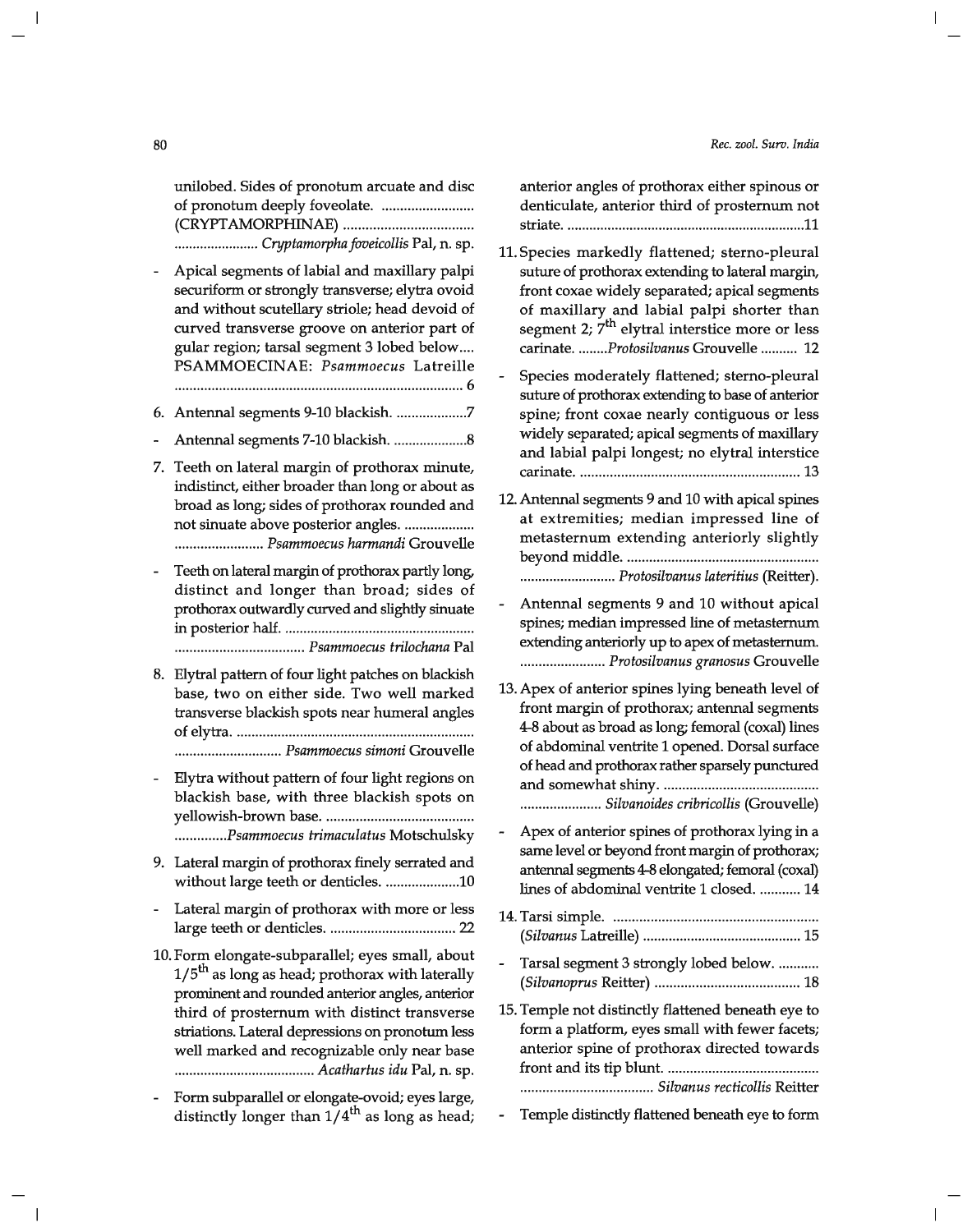PAL and BARAIK : On a Collection of *Silvanidae* (Coleoptera: Cucujoidea) From Arunachal Pradesh, India 81

a platform, eyes moderately to markedly large and with many facets; anterior spine of prothorax directed slightly outward and its tip more or less pointed ...................................... 16

- 16. Temple markedly short and represented by a thin platform, length of temple shorter than width of one eye facet and its outer apical angle pointed ........................... *Silvanus lewisi* Reitter
- Temple distinct and thick, length of temple longer than width of one eye facet and its outer apical angle somewhat broad. ........................ 17
- 17. Outer margin of anterior spine of prothorax curved inwardly and its tip projected somewhat inwardly and towards front, prothorax somewhat elliptical excluding anterior spines; antennal segment 9 slightly elongate; hind trochanter of male with a short spine................ ........ ......... ......... ......... ... *Silvanus robustus* Halstead
- Outer margin of anterior spine of prothorax straight and directed more outwardly, prothorax not elliptical excluding anterior spines and narrowed posteriorly; antennal segment 9 distinctly transverse; hind trochanter of male devoid of spine .................................................. . ..... ..... ....................... *Silvanus difficilis* Halstead
- 18. Prothorax broader than long, width of prothorax across anterior spines more than 1.5x as broad as width across posterior angles, prothorax distinctly narrowed posteriorly, lateral margins almost straight, shape of prothorax somewhat triangular ............................................................. .

............................ *Silvanoprus scuticollis* (Walker)

- Prothorax longer than broad, width of prothorax across anterior spines less than l.25x as broad as width across posterior angles, prothorax slightly narrowed posteriorly behind middle, lateral margin distinctly sinuate, shape of prothorax different... ...................................... 19
- 19. Temple of head moderately long and not flattened beneath eye; temple about as long as 2-3 eye facets and inwardly notched. . ................... . ................... *Silvanoprus indicus* Pal & Sengupta
- Temple of head very short or long and distinctly flattened beneath eye; temple either short thin with outer apcal angle pointed, or long with outer apical margin rounded..................20
- 20. Temple of head long, about as long as eye or longer than eye and its outer apical margin rounded; puncturation of head and pronotum ocellate-type, coarse and somewhat rugose. .......................... *Silvanoprus longicollis* (Reitter)
- Temple of head short, about as long as 1-2 eye facets and its outer apical angle somewhat pointed; puncturation of head and pronotum reticulate-type, coarse and dense.................. 21
- 21. Front and middle femora with a distinct spine near middle; lateral margin of prothorax more or less uniformly curved outwardly; anterior spine of prothorax small, projected in front and th about as long as 1/4 of eye ............................ . ........................... *Silvanoprus cephalotes* (Reitter)
- Front and middle femora devoid of any spine; lateral margin of prothorax distinctly wavy and sinuate across anterior third; anterior spine of prothorax longer, about half as long as eye and projecting somewhat outwardly ...................... . ....................... *Silvanoprus angusticollis* (Reitter)
- 22. Lateral margin of prothorax with six distinct teeth or denticles; pronotum with three distinct longitudinal carinae. Length of temple of head about as long as 3.5-4 eye facets, eyes usually shorter than twice as long as temple. ............... ............................. *Oryzaephilus surinamensis* (L.)
- Lateral margin of prothorax with at least 8-10 teeth or denticles; pronotum convex and devoid of longitudinal carinae. Tarsal segments 2 and 3 strongly lobed below; elytra ovoid, moderately convex, with transverse blackish spot near middle of *elytra ..... Monanus concinnulus* (Walker)

## Larva of *Uleiota alticola* Pal, Sengupta & Crowson

General body form (Fig. 7) elongated, somewhat depressed dorso-ventrally, nearly subparallel with slightly widened near middle, whitish soft-bodied with long antennae and urogomphi, mouthparts yellowish.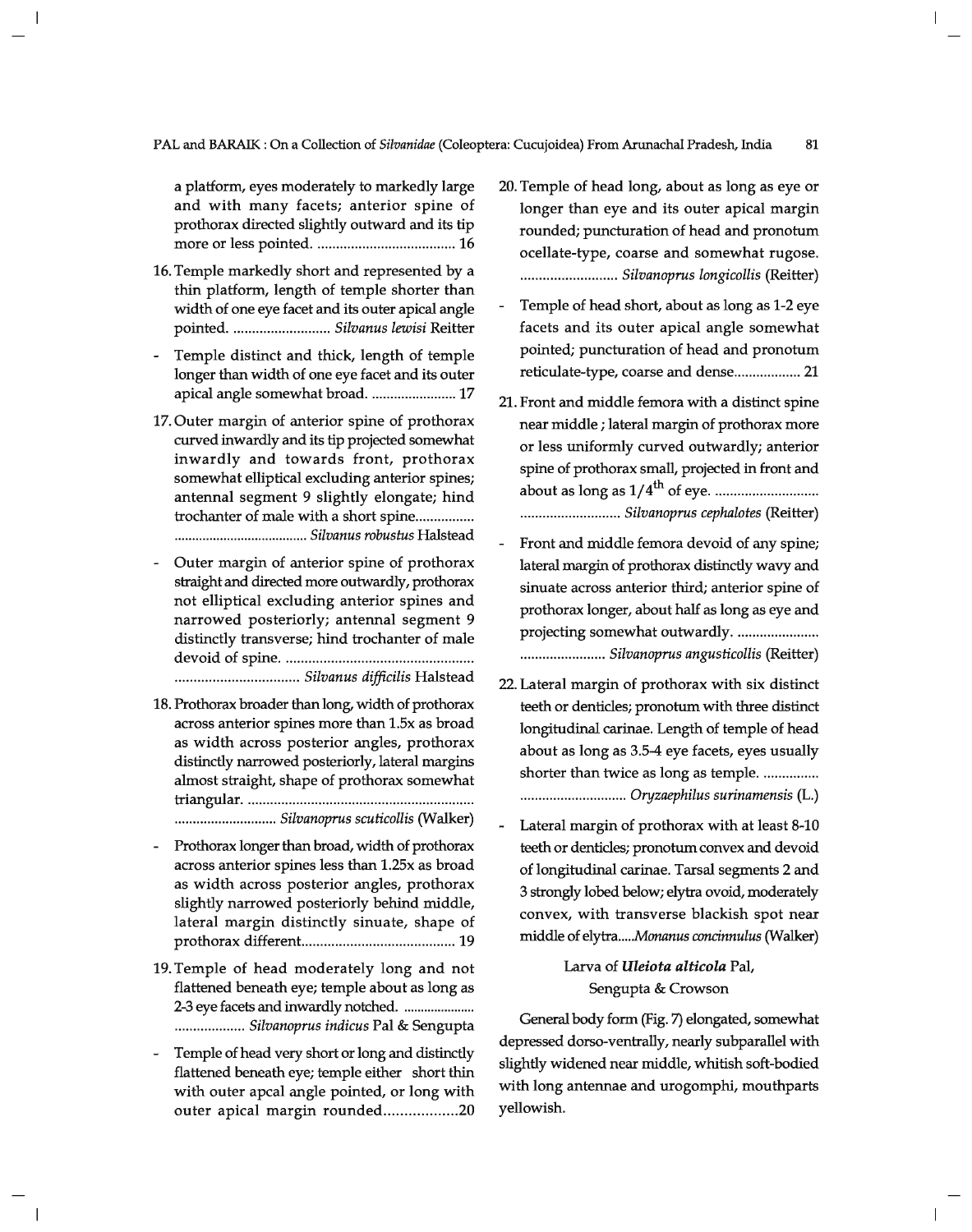

Fig. 7. Larva of *Uleiota altieola* Pal, Seng. & Crowson, dorsal view of whole.

*Head* (Fig. 8) transverse, side margins rounded, frontal suture indistinct and cucujoid-type, clypeus fused with frons, labrum distinctly separated from clypeus, endocarina and metopic suture absent, arrangement of setae on dorsal side as in figure. Ocelli indistinct and not characterized. Antenna rather long, 3-segmented, segments elongated, segment 2 more than twice as long as 1, segment 3 about as long as 2 but narrower, sensory appendage minute and lying ventrally on tip of segment 2. Mandible (Fig. 13) with three apical teeth, prostheca translucent at base and sharply pointed at apex; mola well developed, chitinized, with about 8 rows of dorsal fine transverse ridges and 15-16 rows of ventral curved asperated ridges. Maxillary mala (Fig. 14) moderately sharply pointed at apex, at base of apical spine on outer margin with a few setae, a dorsal row of about 14 setae along inner margin of mala, cardo well developed, maxillary articulating area well defined and oval; palpi shorter than mala, length of palpal segments 1:2:2. Labium (Fig. 15) narrowed anteriorly, 2 segmented palpi, basal segment of palpi transverse, apical segment slightly narrower and longer than basal one, hypopharynx well developed, hypopharyngeal bracon present, hypopharyngeal rods and hypostomal margins distinct and diverging posteriorly.

*Thorax and abdomen* : Tergites with sparsely distributed simple setae. Prothorax (Fig. 9) slightly narrower than head and about as broad as mesothorax, metathorax slightly wider than mesothorax. First abdominal segment slightly shorter than metathorax and second abdominal segment, abdominal segments 4-8 narrower than first three segments, sternite 8 with its posterior angles bearing long setiferous prolongations, segment 9 with short tergite and its sternite forming an elongated tubular pygopod-like projection; urogomphi markedly long, narrow and not chitinized, each urogomphus with a conspicuous long apical seta (Fig. 10).

*Spiracles and legs* : All spiracles annular and lying on body surface (Fig. 11). Legs narrow and moderately long, coxae small and widely separated; claw simple, elongate, with two tarsungular setae lying one beneath other (Fig. 12).

*Measurements:* Total length 8.5 mm., length of head including labrum 0.75 mm. and width 1.15 mm, width of metathorax 1.12 mm., width of 9<sup>th</sup> abdominal segment across front margin 0.70 mm.  $(n=1)$ .

*Material:* 2 ex. INDIA: Arunachal Pradesh, L. Dibang Valley Distt., Hunli, 1250 m., 2l.ix.1991, T.K. Pal, *ex.* under bark.

### **SUMMARY**

The paper deals with 23 species under 10 genera of 4 subfamilies from the State of Arunachal Pradesh. All, except 8 species, are recorded first time from the State; 2 species *(viz., Acathartus idu*  and *Cryptamorpha foveicollis)* are described as new. The species are systematically keyed and characterized. The larva of *Uleiota alticola* is described.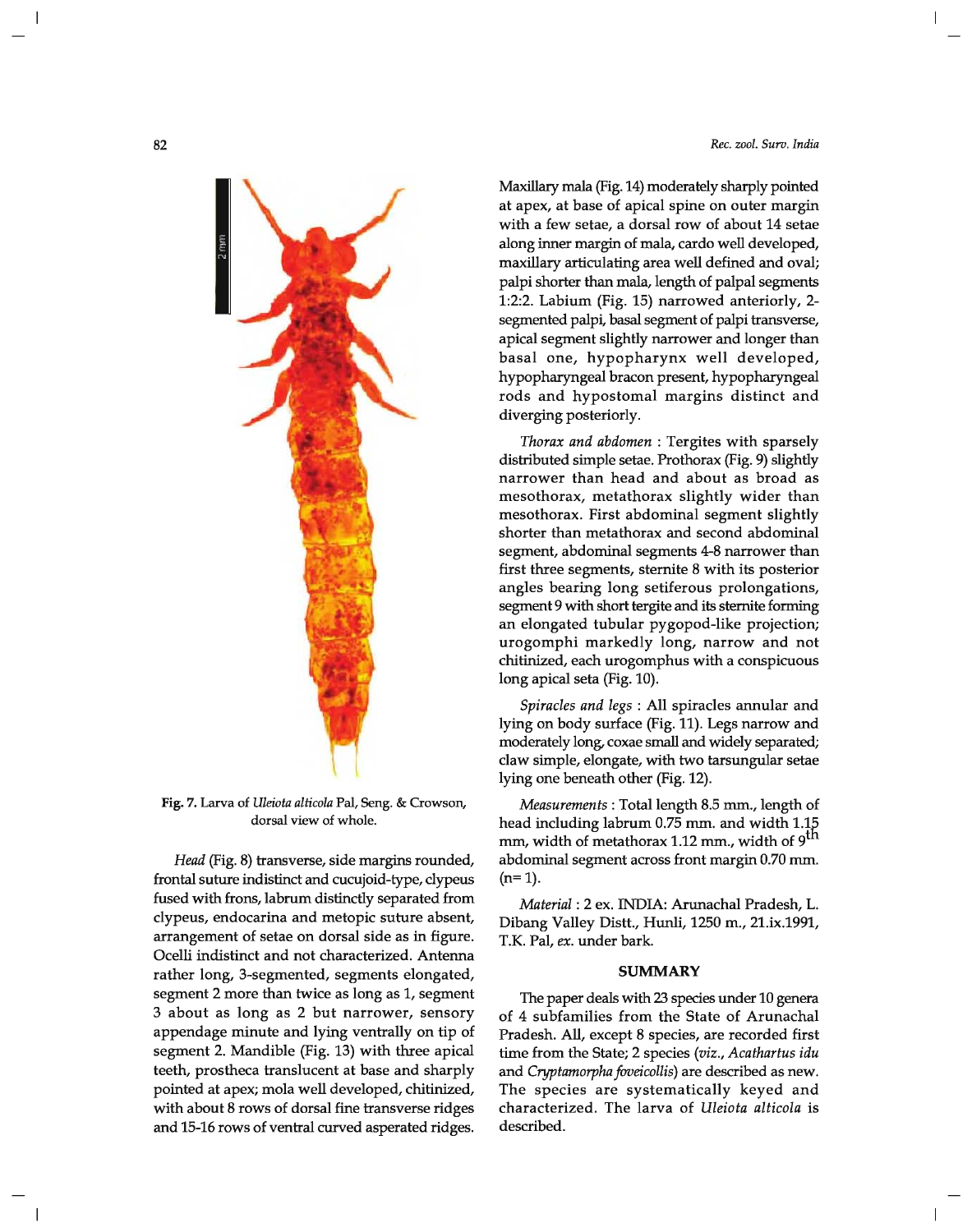## **ACKNOWLEDGEMENTS**

 $\overline{\phantom{a}}$ 

 $\overline{\phantom{a}}$ 

The authors are indebted to the Director, Zoological survey of India for providing necessary facilities for the work. Ms. Jhikmik Dasgupta and Shri Bishwanath Ghosh helped in phtography and image corrections of beetles and larva, used in the paper.

Figs. 8-15. Larva of *Uleiota alticola* Pal, Seng. & Crowson:



Fig. 12. Tarsungul



Fig. 8. Head, dorsal view

Fig. 9. Prothorax, dorsal view



Fig. 10. Posterior abdominal segments, dorsal view

-UI)

Fig. 11. Abdominal spiracle



 $\overline{1}$ 

 $\mathbf{I}$ 

Fig.13. Left mandible, ventral view



Fig.14. Left maxilla, ventral view



Fig.1S. Labium, ventral view.